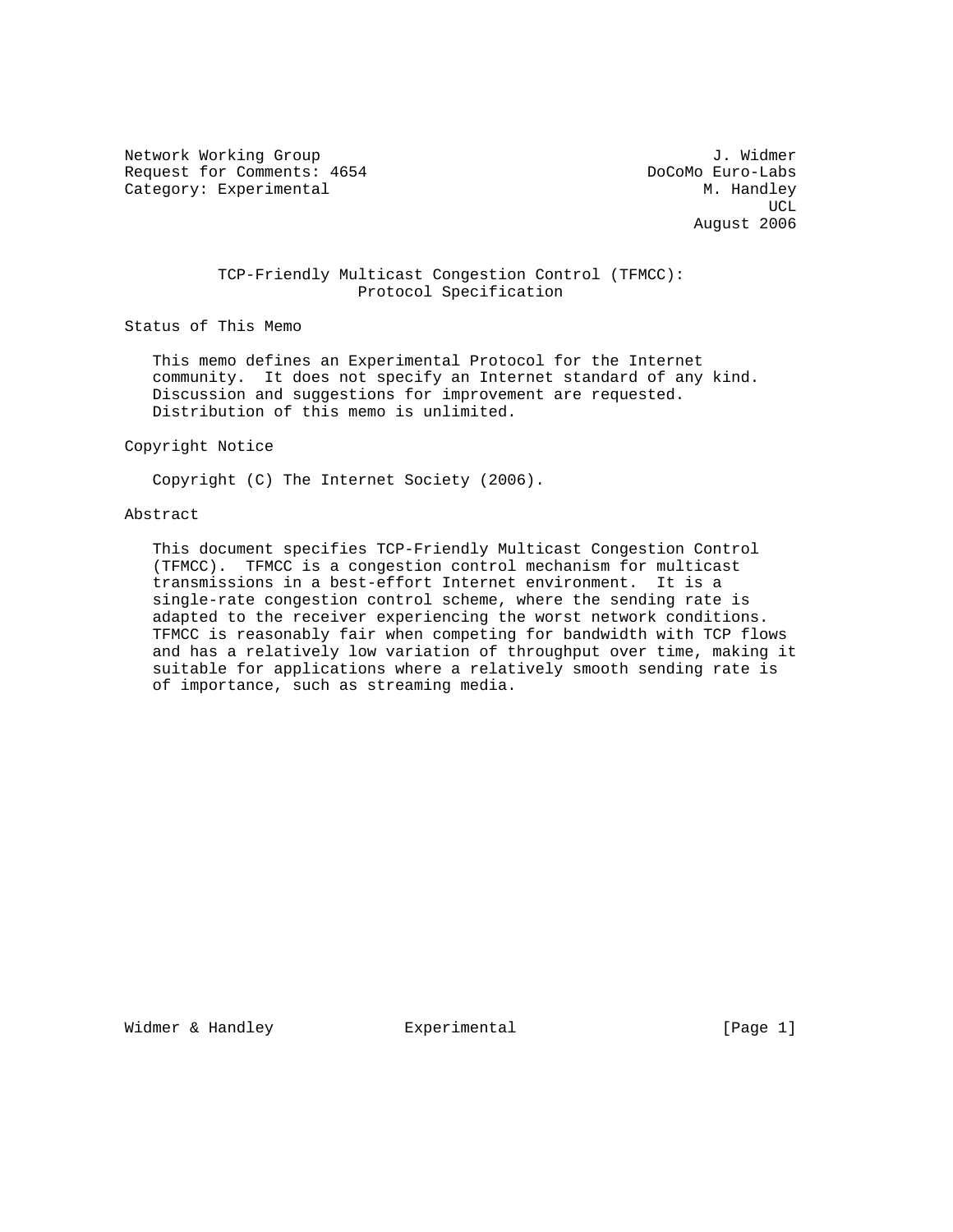| Table of Contents |  |
|-------------------|--|
|-------------------|--|

|  | 1.2. Environmental Requirements and Considerations 4             |
|--|------------------------------------------------------------------|
|  |                                                                  |
|  |                                                                  |
|  |                                                                  |
|  |                                                                  |
|  |                                                                  |
|  |                                                                  |
|  |                                                                  |
|  |                                                                  |
|  | 3.3. Adjusting the Sending Rate 11                               |
|  | 3.4. Controlling Receiver Feedback 12                            |
|  | 3.5. Assisting Receiver-Side RTT Measurements 14                 |
|  |                                                                  |
|  | 3.7. Scheduling of Packet Transmissions 15                       |
|  |                                                                  |
|  |                                                                  |
|  |                                                                  |
|  | 4.3. Measurement of the Network Conditions 17                    |
|  | 4.3.1. Updating the Loss Event Rate 17                           |
|  | 4.3.2. Basic Round-Trip Time Measurement 17                      |
|  | 4.3.3. One-Way Delay Adjustments 18                              |
|  | 4.3.4. Receive Rate Measurements 19                              |
|  |                                                                  |
|  | 4.5. Feedback and Feedback Suppression 20                        |
|  | 5. Calculation of the Loss Event Rate 22                         |
|  | 5.1. Detection of Lost or Marked Packets 22                      |
|  | 5.2. Translation from Loss History to Loss Events 23             |
|  | Inter-Loss Event Interval 24<br>5.3.                             |
|  |                                                                  |
|  |                                                                  |
|  | 5.6. Initializing the Loss History after the First Loss Event 27 |
|  |                                                                  |
|  |                                                                  |
|  |                                                                  |
|  |                                                                  |
|  |                                                                  |
|  |                                                                  |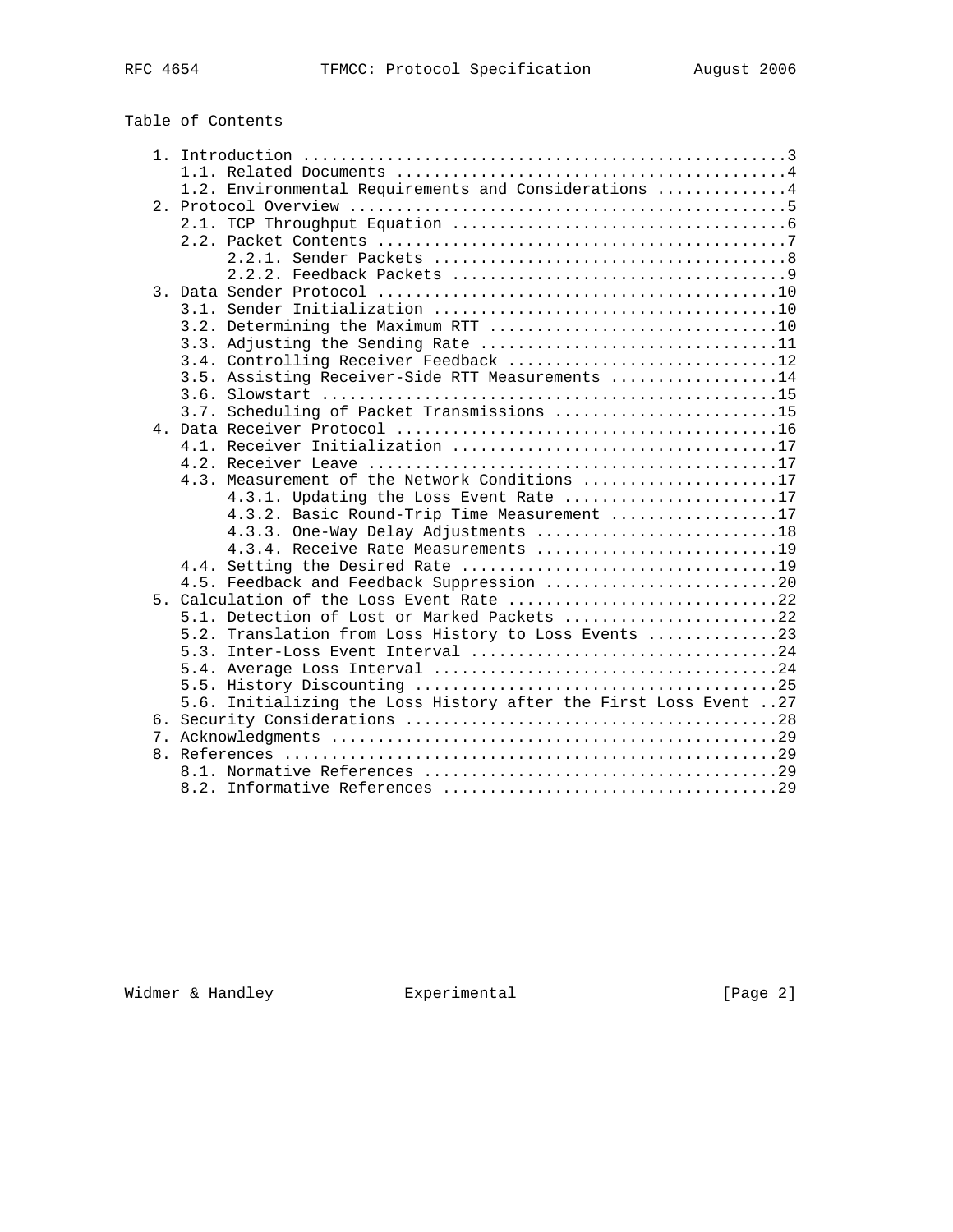## 1. Introduction

 This document specifies TCP-Friendly Multicast Congestion Control (TFMCC) [3]. TFMCC is a source-based, single-rate congestion control scheme that builds upon the unicast TCP-Friendly Rate Control mechanism (TFRC) [4]. TFMCC is stable and responsive under a wide range of network conditions and scales to receiver sets on the order of several thousand receivers. To support scalability, as much congestion control functionality as possible is located at the receivers. Each receiver continuously determines a desired receive rate that is TCP-friendly for the path from the sender to this receiver. Selected receivers then report the rate to the sender in feedback packets.

 TFMCC is a building block as defined in RFC 3048 [1]. Instead of specifying a complete protocol, this document simply specifies a congestion control mechanism that could be used in a transport protocol such as RTP [11], in an application incorporating end-to-end congestion control at the application level. This document does not discuss packet formats, reliability, or implementation-related issues.

 TFMCC is designed to be reasonably fair when competing for bandwidth with TCP flows. A multicast flow is "reasonably fair" if its sending rate is generally within a factor of two of the sending rate of a TCP flow from the sender to the slowest receiver of the multicast group under the same network conditions.

 In general, TFMCC has a low variation of throughput, which makes it suitable for applications where a relatively smooth sending rate is of importance, such as streaming media. The penalty of having smooth throughput while competing fairly for bandwidth is a reduced responsiveness to changes in available bandwidth. Thus TFMCC should be used when the application has a requirement for smooth throughput, in particular, avoiding halving of the sending rate in response to a single packet drop. For applications that simply need to multicast as much data as possible in as short a time as possible, PGMCC [10] may be more suitable.

 This memo contains part of the definitions necessary to fully specify a Reliable Multicast Transport protocol in accordance with RFC 2357. As per RFC 2357, the use of any reliable multicast protocol in the Internet requires an adequate congestion control scheme. This document specifies an experimental congestion control scheme. While waiting for initial deployment and experience to show this scheme to be effective and scalable, the IETF publishes this scheme in the "Experimental" category.

Widmer & Handley  $\Box$  Experimental  $\Box$  [Page 3]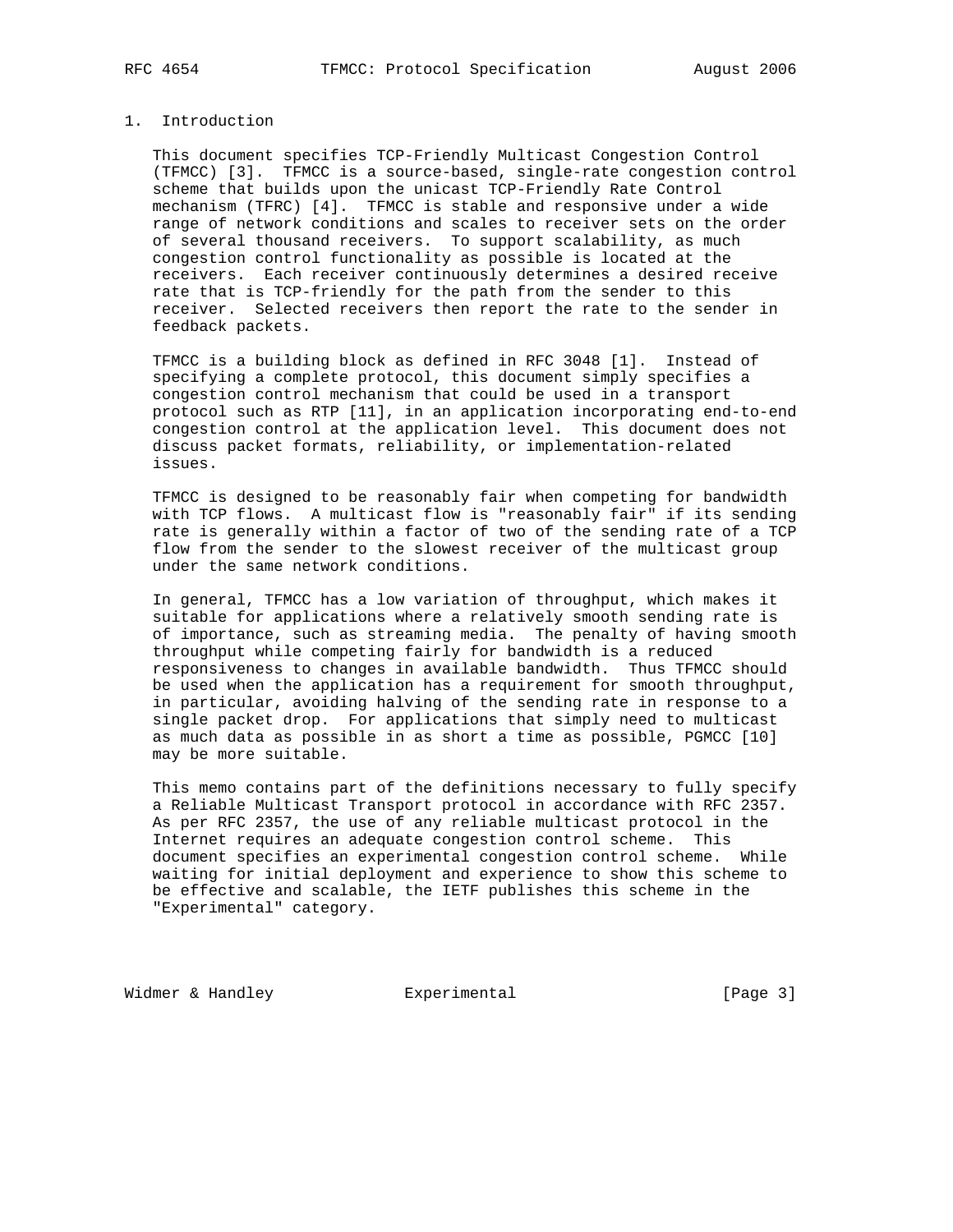It is the intent of the Reliable Multicast Transport (RMT) Working Group to re-submit the specification as an IETF Proposed Standard as soon as the scheme is deemed adequate.

1.1. Related Documents

 As described in RFC 3048 [1], TFMCC is a building block that is intended to be used, in conjunction with other building blocks, to help specify a protocol instantiation. It follows the general guidelines provided in RFC 3269 [2]. In particular, TFMCC is a suitable congestion control building block for NACK-Oriented Reliable Multicast (NORM) [5].

#### 1.2. Environmental Requirements and Considerations

 TFMCC is intended to be a congestion control scheme that can be used in a complete protocol instantiation that delivers objects and streams (both reliable content delivery and streaming of multimedia information).

 TFMCC is most applicable for sessions that deliver a substantial amount of data (i.e., in length from hundreds of kilobytes to many gigabytes) and whose duration is on the order of tens of seconds or more.

 TFMCC is intended for multicast delivery. There are currently two models of multicast delivery: the Any-Source Multicast (ASM) model as defined in [6] and the Source-Specific Multicast (SSM) model as defined in [7]. TFMCC works with both multicast models, but in a slightly different way. When ASM is used, feedback from the receivers is multicast to the sender, as well as to all other receivers. Feedback can be either multicast on the same group address used for sending data or on a separate multicast feedback group address. For SSM, the receivers must unicast the feedback directly to the sender. Hence, feedback from a receiver will not be received by other receivers.

 TFMCC inherently works with all types of networks that allow bi directional communication, including LANs, WANs, Intranets, the Internet, asymmetric networks, wireless networks, and satellite networks. However, in some network environments varying the sending rate to the receivers may not be advantageous (e.g., for a satellite or wireless network, there may be no mechanism for receivers to effectively reduce their reception rate since there may be a fixed transmission rate allocated to the session).

Widmer & Handley **Experimental** (Page 4)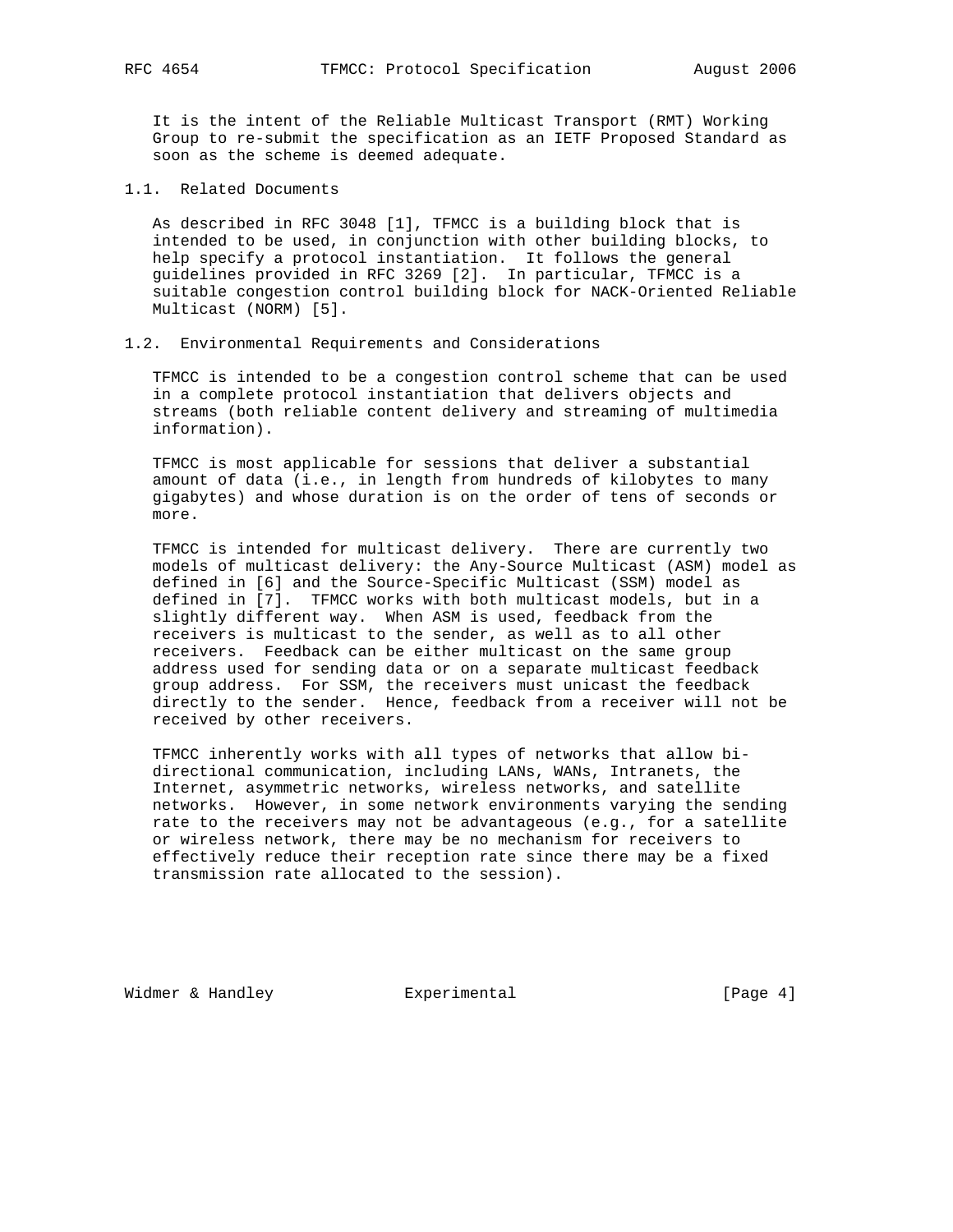The difference in responsiveness of TFMCC and TCP may result in significant throughput differences in case of a very low bitrate. TFMCC requires an estimate of the loss event rate to calculate a fair sending rate. This estimate may be inaccurate in case TFMCC receives only very few packets per RTT. TFMCC should not be used together with TCP if the capacity of the bottleneck link is less than 30KBit/s (e.g., a very slow modem connection). TFMCC may also achieve a rate that is very different from the average TCP rate in case buffer space at the bottleneck is severely underprovisioned. In particular, TFMCC is less susceptible to small buffer sizes since TFMCC spaces out packets in time, whereas TCP sends them back to back. Thus TCP is much more likely to see a packet loss if buffer space is scarce.

 TFMCC is designed for applications that use a fixed packet size and vary their sending rate in packets per second in response to congestion. Some applications (e.g., those using audio) require a fixed interval of time between packets and vary their packet size instead of their packet rate in response to congestion. The congestion control mechanism in this document cannot be used by those applications.

#### 2. Protocol Overview

 TFMCC extends the basic mechanisms of TFRC into the multicast domain. In order to compete fairly with TCP, TFMCC receivers individually measure the prevalent network conditions and calculate a rate that is TCP-friendly on the path from the sender to themselves. The rate is determined using an equation for TCP throughput, which roughly describes TCP's sending rate as a function of the loss event rate, round-trip time (RTT), and packet size. We define a loss event as one or more lost or marked packets from the packets received during one RTT, where a marked packet refers to a congestion indication from Explicit Congestion Notification (ECN) [9]. The sending rate of the multicast transmission is adapted to the receiver experiencing the worst network conditions.

Basically, TFMCC's congestion control mechanism works as follows:

- o Each receiver measures the loss event rate and its RTT to the sender.
- o Each receiver then uses this information, together with an equation for TCP throughput, to derive a TCP-friendly sending rate.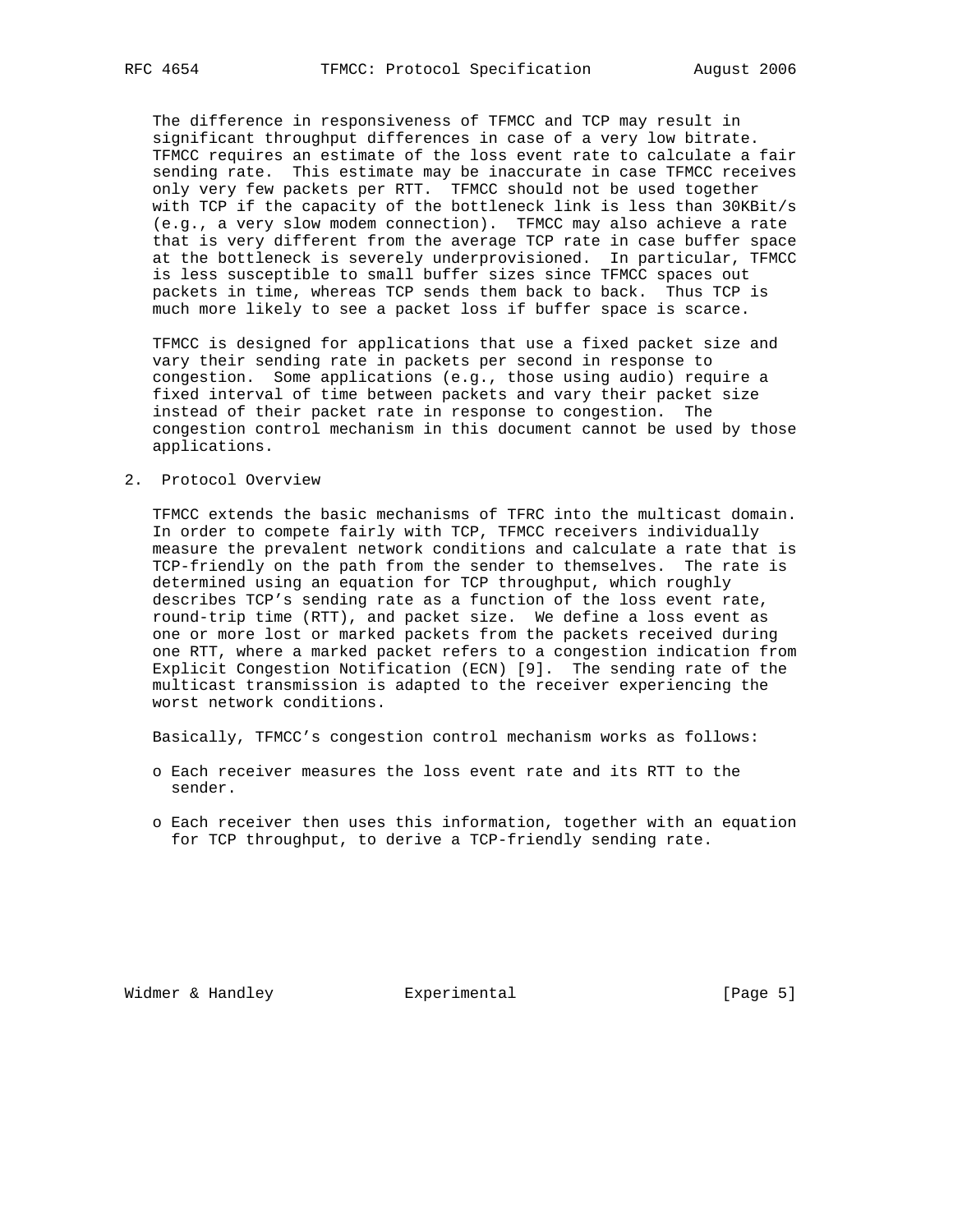- o Through a distributed feedback suppression mechanism, only a subset of the receivers are allowed to give feedback to prevent a feedback implosion at the sender. The feedback mechanism ensures that receivers reporting a low desired transmission rate have a high probability of sending feedback.
- o Receivers whose feedback is not suppressed report the calculated transmission rate back to the sender in so-called receiver reports. The receiver reports serve two purposes: they inform the sender about the appropriate transmit rate, and they allow the receivers to measure their RTT.
- o The sender selects the receiver that reports the lowest rate as current limiting receiver (CLR). Whenever feedback with an even lower rate reaches the sender, the corresponding receiver becomes CLR and the sending rate is reduced to match that receiver's calculated rate. The sending rate increases when the CLR reports a calculated rate higher than the current sending rate.

 The dynamics of TFMCC are sensitive to how the measurements are performed and applied and to what feedback suppression mechanism is chosen. We recommend specific mechanisms below to perform and apply these measurements. Other mechanisms are possible, but it is important to understand how the interactions between mechanisms affect the dynamics of TFMCC.

# 2.1. TCP Throughput Equation

 Any realistic equation giving TCP throughput as a function of loss event rate and RTT should be suitable for use in TFMCC. However, we note that the TCP throughput equation used must reflect TCP's retransmit timeout behavior, as this dominates TCP throughput at higher loss rates. We also note that the assumptions implicit in the throughput equation about the loss event rate parameter have to be a reasonable match to how the loss rate or loss event rate is actually measured. While this match is not perfect for the throughput equation and loss rate measurement mechanisms given below, in practice the assumptions turn out to be close enough.

 The throughput equation we currently recommend for TFMCC is a slightly simplified version of the throughput equation for Reno TCP from [8]:

8 s

 X = --------------------------------------------------------- (1)  $R * (sqrt(2*p/3) + (12*sqrt(3*p/8) * p * (1+32*p^2)))$ 

Widmer & Handley **Experimental** (Page 6)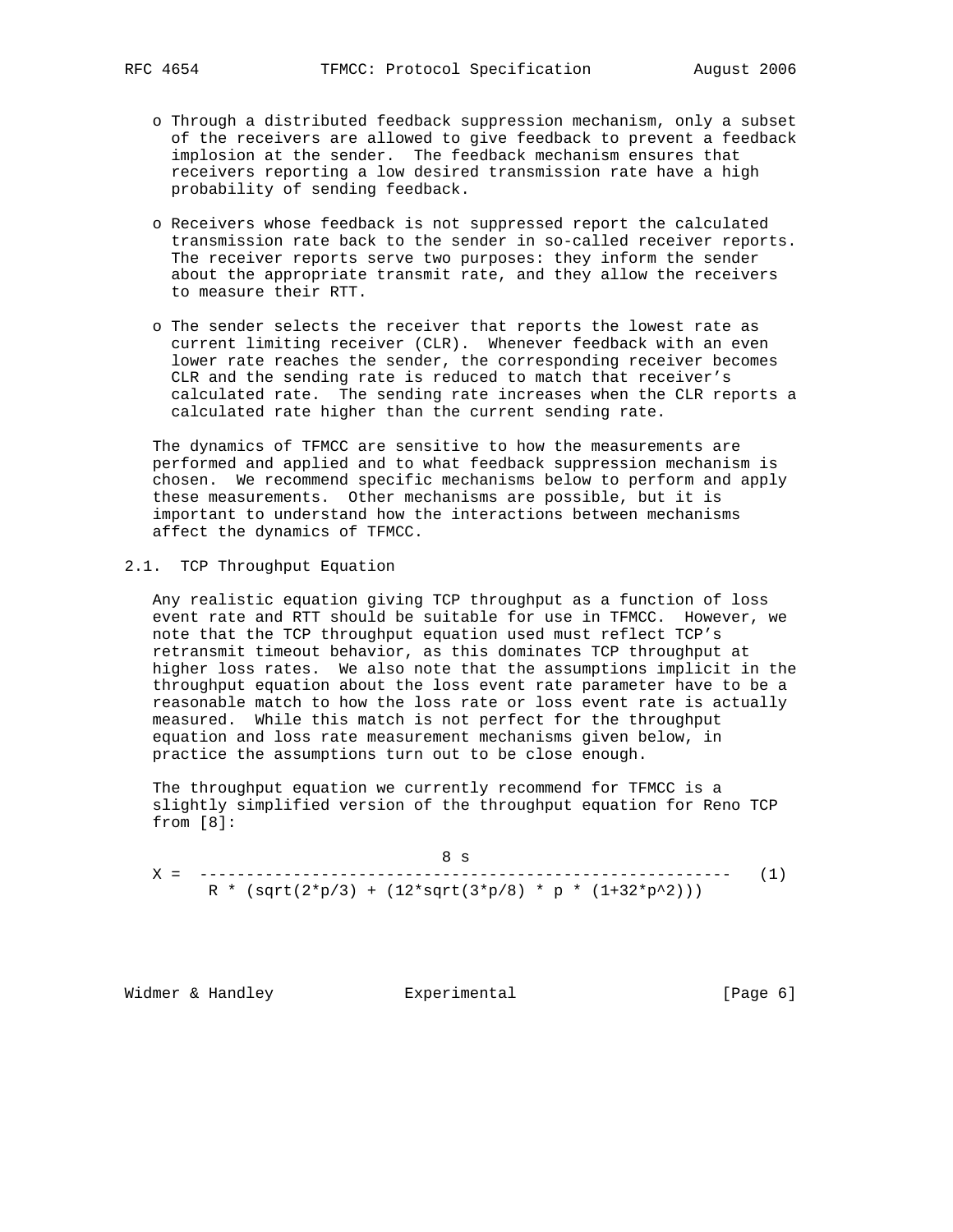where

- X is the transmit rate in bits/second.
- s is the packet size in bytes.
- R is the round-trip time in seconds.
- p is the loss event rate, between 0.0 and 1.0, of the number of loss events as a fraction of the number of packets transmitted.

 In the future, different TCP equations may be substituted for this equation. The requirement is that the throughput equation be a reasonable approximation of the sending rate of TCP for conformant TCP congestion control.

 The parameters s (packet size), p (loss event rate), and R (RTT) need to be measured or calculated by a TFMCC implementation. The measurement of R is specified in Section 4.3.2, and the measurement of p is specified in Section 5. The parameter s (packet size) is normally known to an application. This may not be so in two cases:

- o The packet size naturally varies depending on the data. In this case, although the packet size varies, that variation is not coupled to the transmit rate. It should normally be safe to use an estimate of the mean packet size for s.
- o The application needs to change the packet size rather than the number of packets per second to perform congestion control. This would normally be the case with packet audio applications where a fixed interval of time needs to be represented by each packet. Such applications need to have a different way of measuring parameters.

Currently, TFMCC cannot be used for the second class of applications.

## 2.2. Packet Contents

 Before specifying the sender and receiver functionality, we describe the congestion control information contained in packets sent by the sender and feedback packets from the receivers. Information from the sender can either be sent in separate congestion control messages or piggybacked onto data packets. If separate congestion control messages are sent at time intervals larger than the time interval between data packets (e.g., once per feedback round), it is necessary to be able to include timestamp information destined for more than one receiver to allow a sufficient number of receivers to measure their RTT.

Widmer & Handley **Experimental** Formular (Page 7)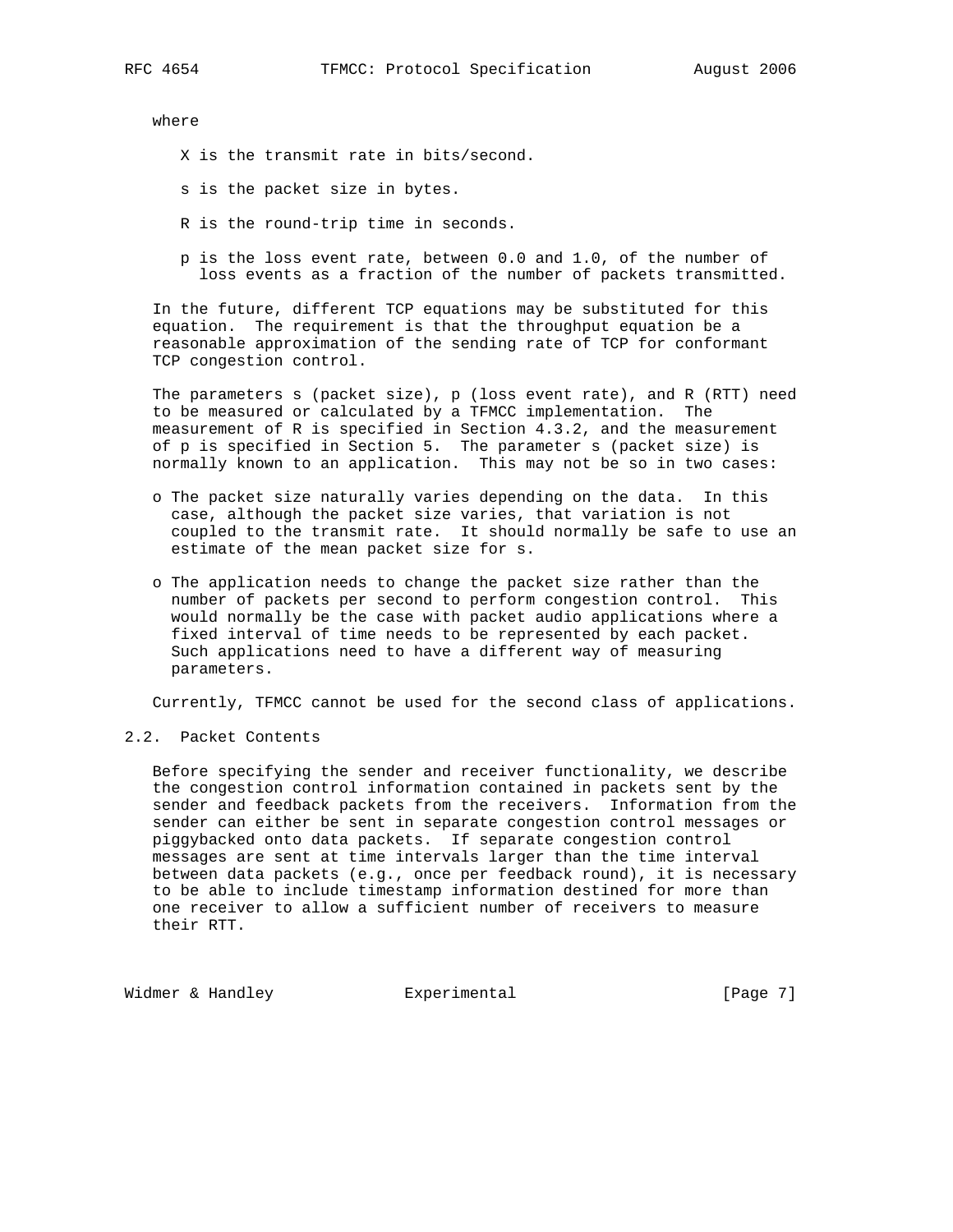As TFMCC will be used along with a transport protocol, we do not specify packet formats, since these depend on the details of the transport protocol used. The recommended representation of the header fields is given below. Alternatively, if the computational overhead of a floating point representation is prohibitive, fixed point arithmetic can be used at the expense of larger packet headers. Sender and receivers of a specific TFMCC instance need to agree on a common encoding for the header fields.

## 2.2.1. Sender Packets

 Each packet sent by the data sender contains the following information:

- o A sequence number i. This number is incremented by one for each data packet transmitted. The field must be sufficiently large that it does not wrap, causing two different packets with the same sequence number to be in the receiver's recent packet history at the same time. In most cases, the sequence number will be supplied by the transport protocol used along with TFMCC.
- o A suppression rate X\_supp in bits/s. Only receivers with a calculated rate lower than the suppression rate are eligible to give feedback, unless their RTT is higher than the maximum RTT described below, in which case they are also eligible to give feedback. The suppression rate should be represented as a 12-bit floating point value with 5 bits for the unsigned exponent and 7 bits for the unsigned mantissa (to represent rates from 100 bit/s to 400 Gbit/s with an error of less than 1%).
- o A timestamp ts\_i indicating when the packet is sent. The resolution of the timestamp should typically be milliseconds, and the timestamp should be an unsigned integer value no less than 16 bits wide.
- o A receiver ID r and a copy of the timestamp  $tr_r r' = tr_r$  of that receiver's last report, which allows the receiver to measure its RTT. If there is a delay ts\_d between receiving the report from receiver r and sending the data packet, then  $tr_r r' = tr_r + ts_d$  is included in the packet instead. The receiver ID is described in the next section. The resolution of the timestamp echo should be milliseconds, and the timestamp should be an unsigned integer value no less than 16 bits wide. If separate congestion control messages are used instead of piggybacked ones, the packet needs to contain a list of receiver IDs with corresponding timestamps to allow a sufficient number of receivers to simultaneously measure their RTT. For the default values used for the feedback process, this corresponds to a list size on the order of 10 to 20 entries.

Widmer & Handley **Experimental** Formula (Page 8)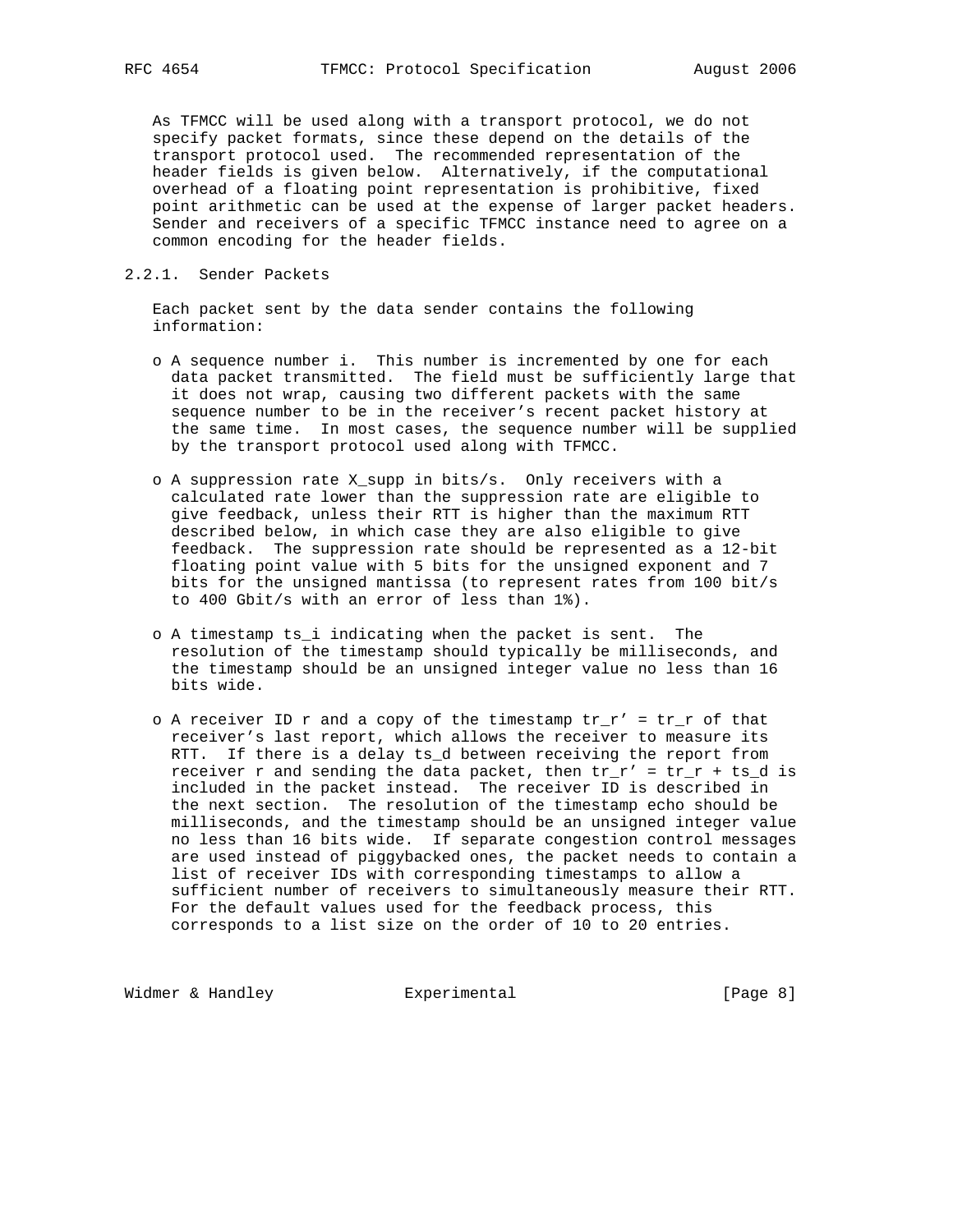- o A flag is\_CLR indicating whether the receiver with ID r is the CLR.
- o A feedback round counter fb\_nr. This counter is incremented by the sender at the beginning of a new feedback round to notify the receivers that all feedback for older rounds should be suppressed. The feedback round counter should be at least 4 bits wide.
- o A maximum RTT value R\_max, representing the maximum of the RTTs of all receivers. The RTT should be measured in milliseconds. An 8-bit floating point value with 4 bits for the unsigned exponent and 4 bits for the unsigned mantissa (to represent RTTs from 1 millisecond to 64 seconds with an error of ca. 6%) should be used for the representation.
- 2.2.2. Feedback Packets

 Each feedback packet sent by a data receiver contains the following information:

- o A unique receiver ID r. In most cases, the receiver ID will be supplied by the transport protocol, but it may simply be the IP address of the receiver.
- o A flag have\_RTT indicating whether the receiver has made at least one RTT measurement since it joined the session.
- o A flag have\_loss indicating whether the receiver experienced at least one loss event since it joined the session.
- o A flag receiver\_leave indicating that the receiver will leave the session (and should therefore not be CLR).
- o A timestamp tr\_r indicating when the feedback packet is sent. The representation of the timestamp should be the same as that of the timestamp echo in the data packets.
- o An echo ts\_i' of the timestamp of the last data packet received. If the last packet received at the receiver has sequence number i, then  $ts_i' = ts_i$  is included in the feedback. If there is a delay tr\_d between receiving that last data packet and sending feedback, then ts\_i' = ts\_i + tr\_d is included in the feedback instead. The representation of the timestamp echo should be the same as that of the timestamp in the data packets.
- o A feedback round echo fb\_nr, reflecting the highest feedback round counter value received so far. The representation of the feedback round echo should be the same as the one used for the feedback round counter in the data packets.

Widmer & Handley **Experimental** (Page 9)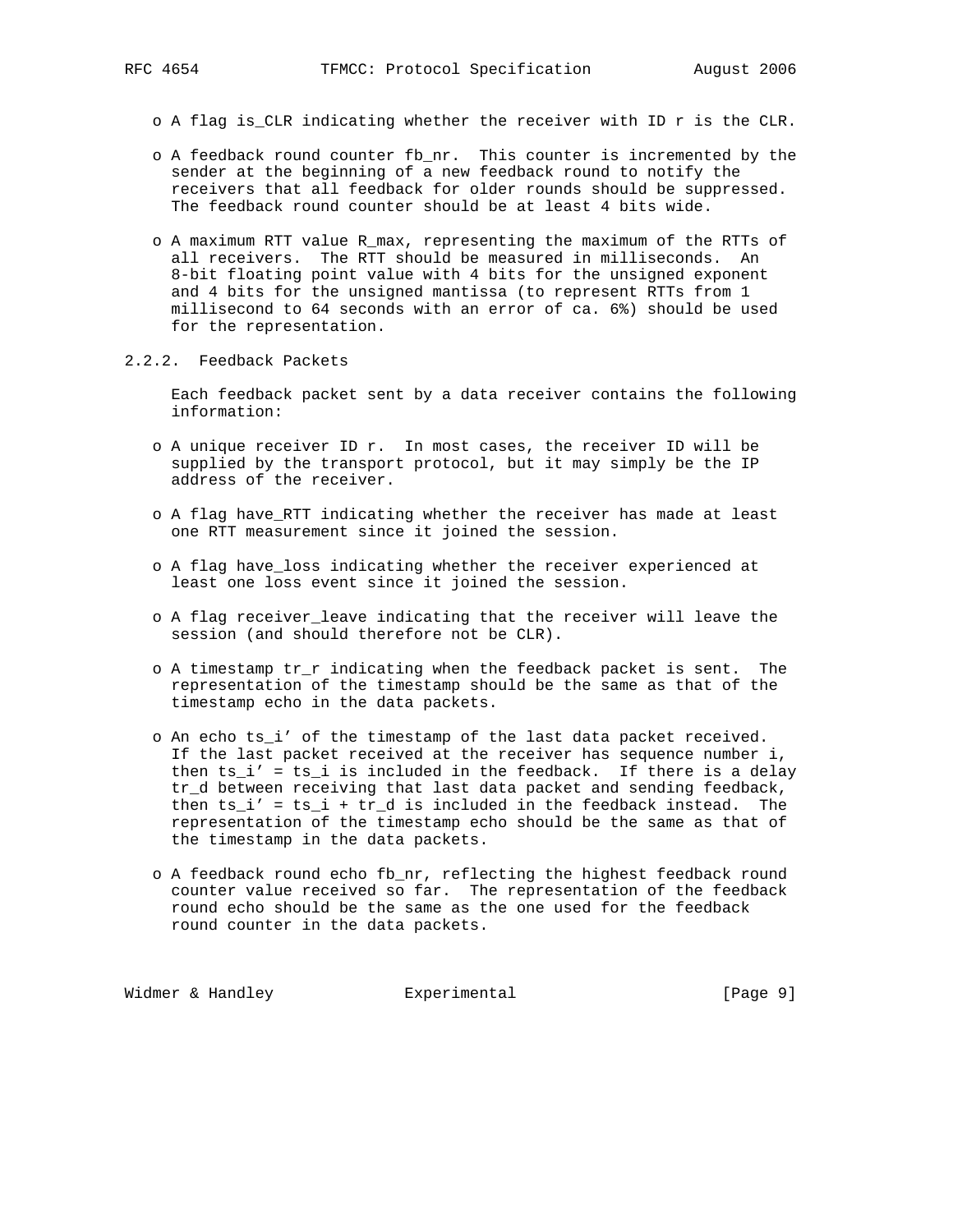- 
- o The desired sending rate X\_r. This is the rate calculated by the receiver to be TCP-friendly on the path from the sender to this receiver. The representation of the desired sending rate should be the same as that of the suppression rate in the data packets.
- 3. Data Sender Protocol

 The data sender multicasts a stream of data packets to the data receivers at a controlled rate. Whenever feedback is received, the sender checks if it is necessary to switch CLRs and to readjust the sending rate.

The main tasks that have to be provided by a TFMCC sender are:

- o adjusting the sending rate,
- o controlling receiver feedback, and
- o assisting receiver-side RTT measurements.
- 3.1. Sender Initialization

 At initialization of the sender, the maximum RTT is set to a value that should be larger than the highest RTT to any of the receivers. It should not be smaller than 500 milliseconds for operation in the public Internet. The sending rate X is initialized to 1 packet per maximum RTT.

3.2. Determining the Maximum RTT

 For each feedback packet that arrives at the sender, the sender computes the instantaneous RTT to the receiver as

 $R_r = ts_{now} - ts_i'$ 

where ts\_now is the time the feedback packet arrived. Receivers will have adjusted ts\_i' for the time interval between receiving the last data packet and sending the corresponding report so that this interval will not be included in  $R_r$ . If the actual RTT is smaller than the resolution of the timestamps and ts\_now equals ts\_i', then R\_r is set to the smallest positive RTT value larger than 0 (i.e., 1 millisecond in our case). If the instantaneous RTT is larger than the current maximum RTT, the maximum RTT is increased to that value:

 $R_{max} = R_r$ 

Widmer & Handley **Experimental** [Page 10]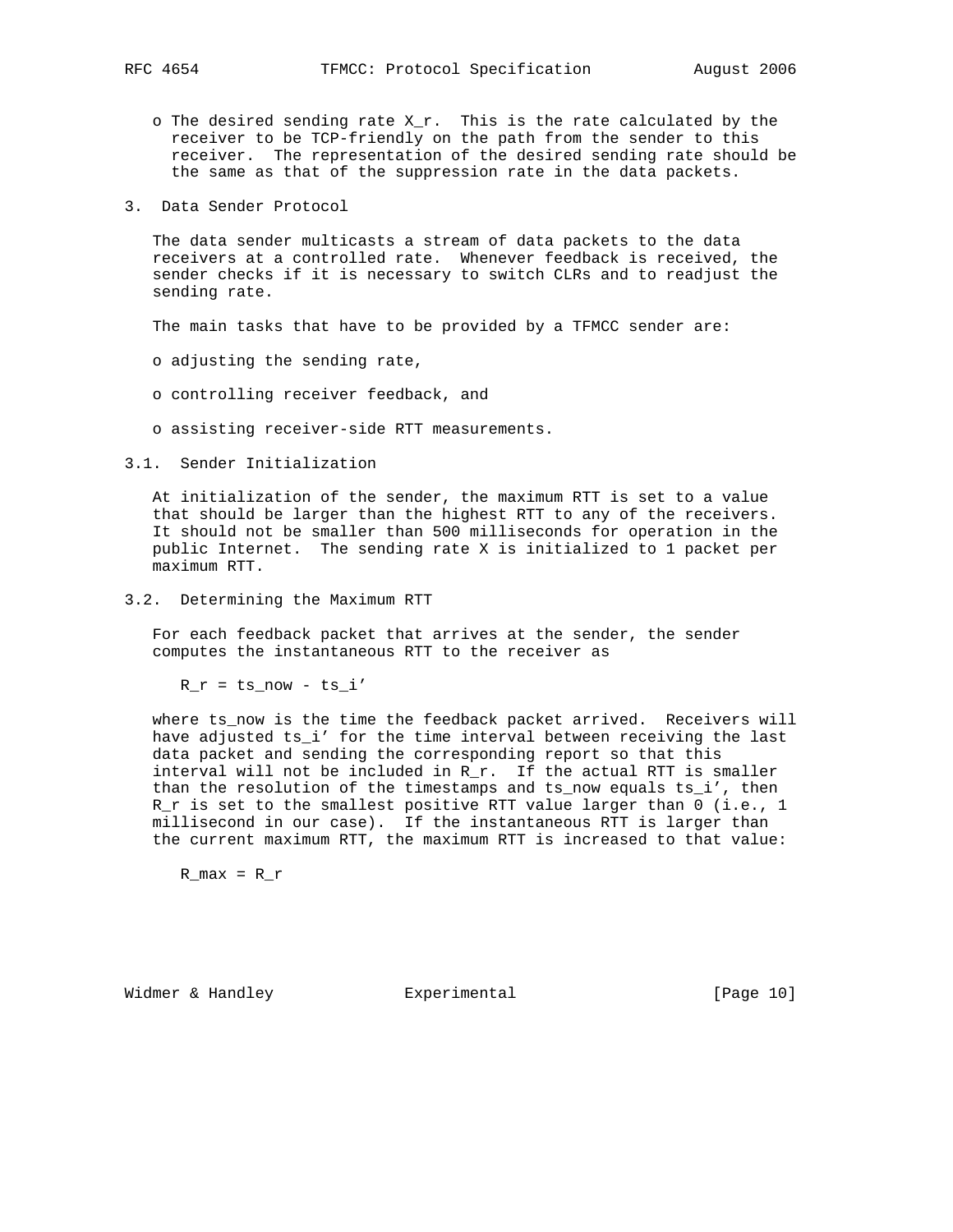Otherwise, if no feedback with a higher instantaneous RTT than the maximum RTT is received during a feedback round (see Section 3.4), the maximum RTT is reduced to

 $R_max = MAX(R_max * 0.9, R_peak)$ 

 where R\_peak is the peak receiver RTT measured during the feedback round.

 The maximum RTT is mainly used for feedback suppression among receivers with heterogeneous RTTs. Feedback suppression is closely coupled to the sending of data packets, and for this reason, the maximum RTT must not decrease below the maximum time interval between consecutive data packets:

 $R_max = max(R_max, 8s/X + ts-gran)$ 

where ts\_gran is the granularity of the sender's system clock (see Section 3.7).

3.3. Adjusting the Sending Rate

 When a feedback packet from receiver r arrives at the sender, the sender has to check whether it is necessary to adjust the transmission rate and to switch to a new CLR.

How the rate is adjusted depends on the desired rate  $X_r$  of the receiver report. We distinguish four cases:

- 1. If no CLR is present, receiver r becomes the current limiting receiver. The sending rate X is directly set to  $X_r$ , so long as this would result in a rate increase of less than 8s/R\_max bits/s (i.e., 1 packet per R\_max). Otherwise X is gradually increased to X\_r at an increase rate of no more than 8s/R\_max bits/s every R\_max seconds.
- 2. If receiver r is not the CLR but a CLR is present, then receiver r becomes the current limiting receiver if  $X_r$  is less than the current sending rate X and the receiver\_leave flag of that receiver's report is not set. Furthermore, the sending rate is reduced to X\_r.
- 3. If receiver r is not the CLR but a CLR is present and the receiver\_leave flag of the CLR's last report was set, then receiver r becomes the current limiting receiver. However, if  $X_r > X$ , the sending rate is not increased to  $X_r$  for the duration of a feedback round to allow other (lower rate) receivers to give feedback and be selected as CLR.

Widmer & Handley **Experimental** [Page 11]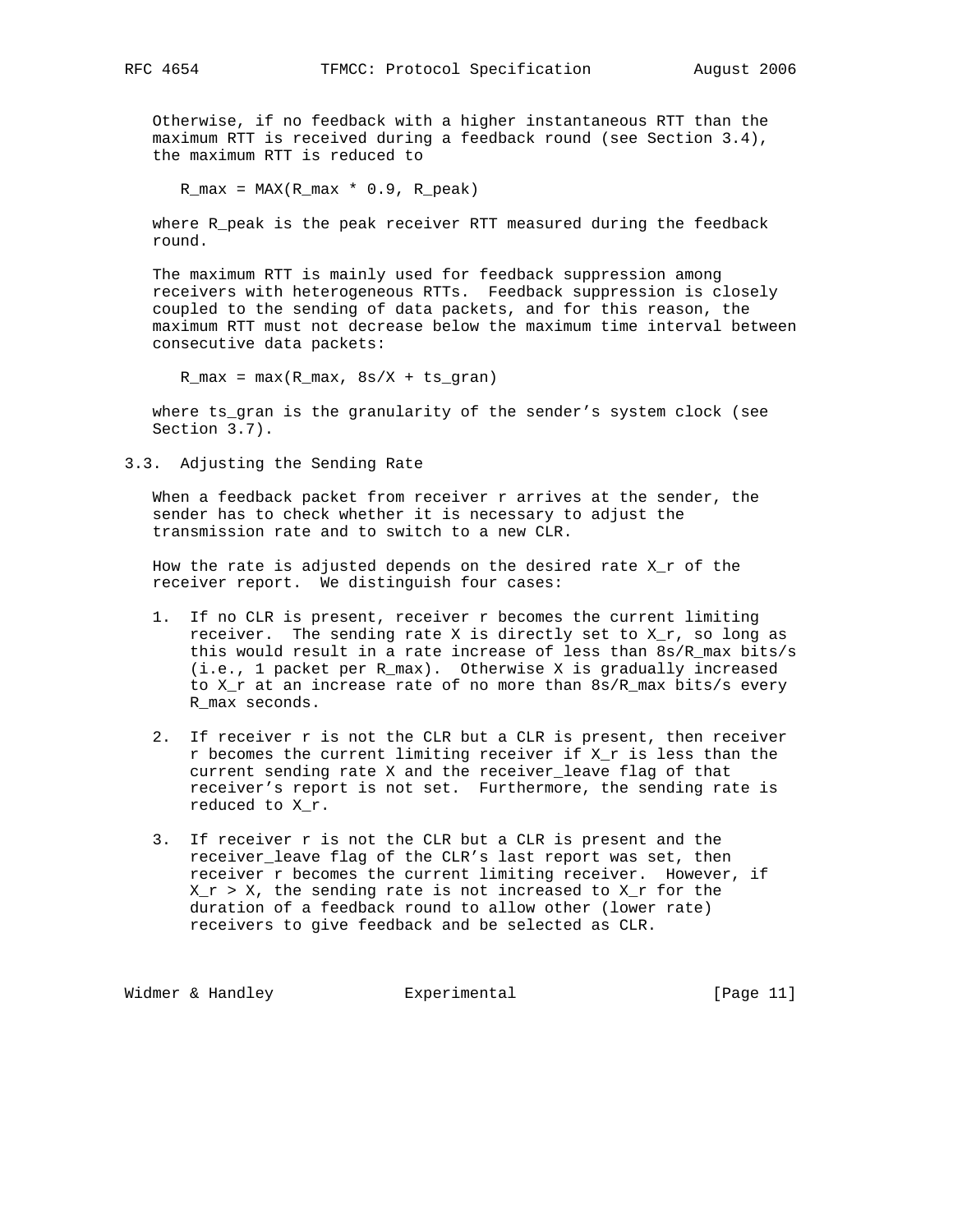4. If receiver r is the CLR, the sending rate is set to the minimum of  $X_r$  and  $X + 8s/R_{max}$  bits/s.

 If the receiver has not yet measured its RTT but already experienced packet loss (indicated by the corresponding flags in the receiver report), the receiver report will include a desired rate that is based on the maximum RTT rather than the actual RTT to that receiver. In this case, the sender adjusts the desired rate using its measurement of the instantaneous RTT R\_r to that receiver:

 $X_r' = X_r * R_max / R_r$ 

 X\_r' is then used instead of X\_r to detect whether to switch to a new CLR.

 If the TFMCC sender receives no reports from the CLR for 4 RTTs, the sending rate is cut in half unless the CLR was selected less than 10 RTTs ago. In addition, if the sender receives no reports from the CLR for at least 10 RTTs, it assumes that the CLR crashed or left the group. A new CLR is selected from the feedback that subsequently arrives at the sender, and we increase as in case 3, above.

 If no new CLR can be selected (i.e., in the absence of any feedback from any of the receivers) it is necessary to reduce the sending rate further. For every 10 consecutive RTTs without feedback, the sending rate is cut in half. The rate is at most reduced to one packet every 8 seconds.

 Note that when receivers stop receiving data packets, they will stop sending feedback. This eventually causes the sending rate to be reduced in the case of network failure. If the network subsequently recovers, a linear increase to the calculated rate of the CLR will occur at 8s/R\_max bits/s every R\_max.

 An application using TFMCC may have a minimum sending rate requirement, where the application becomes unusable if the sending rate continuously falls below this minimum rate. The application should exclude receivers that report such a low rate from the multicast group. The specific mechanism to do this is application dependent and beyond the scope of this document.

## 3.4. Controlling Receiver Feedback

 The receivers allowed to send a receiver report are determined in so called feedback rounds. Feedback rounds have a duration T of six times the maximum RTT. In case the multicast model is ASM (i.e., receiver feedback is multicast to the whole group) the duration of a feedback round may be reduced to four times the maximum RTT.

Widmer & Handley **Experimental** [Page 12]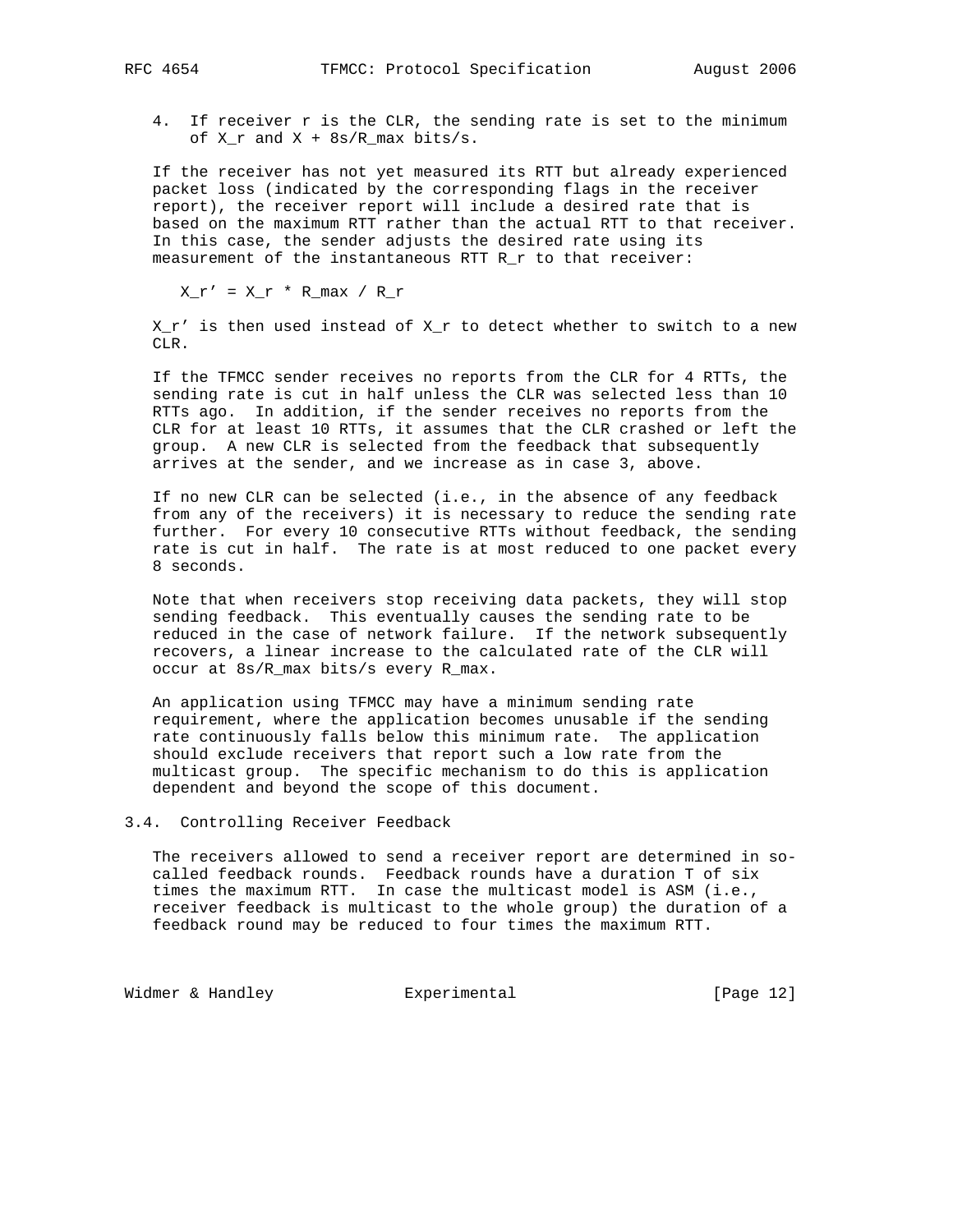Only receivers wishing to report a rate that is lower than the suppression rate X\_supp or those with a higher RTT than R\_max may send feedback. At the beginning of each feedback round, X\_supp is set to the highest possible value that can be represented. When feedback arrives at the sender over the course of a feedback round, X\_supp is decreased such that more and more feedback is suppressed towards the end of the round. How receiver feedback is spread out over the feedback round is discussed in Section 4.5.

 Whenever non-CLR feedback for the current round arrives at the sender, X\_supp is reduced to

 $X$ \_supp =  $(1-g) * X_r$ 

if X\_supp > X\_r. Feedback that causes the corresponding receiver to be selected as CLR, but that was from a non-CLR receiver at the time of sending, also contributes to the feedback suppression. Note that X\_r must not be adjusted by the sender to reflect the receiver's real RTT in case X\_r was calculated using the maximum RTT, as is done for setting the sending rate (Section 3.3); otherwise, a feedback implosion is possible. The parameter g determines to what extent higher rate feedback can suppress lower rate feedback. This mechanism guarantees that the lowest calculated rate reported lies within a factor of g of the actual lowest calculated rate of the receiver set (see [13]). A value of g of 0.1 is recommended.

 To allow receivers to suppress their feedback, the sender's suppression rate needs to be updated whenever feedback is received. This suppression rate has to be communicated to the receivers in a timely manner, either by including it in the data packet header or, if separate congestion control messages are used, by sending a message with the suppression rate whenever the rate changes significantly (i.e., when it is reduced to less than  $(1-g)$  times the previously advertised suppression rate).

 After a time span of T, the feedback round ends if non-CLR feedback was received during that time. Otherwise, the feedback round ends as soon as the first non-CLR feedback message arrives at the sender but at most after 2T. The feedback round counter is incremented by one, and the suppression rate X\_supp is reset to the highest representable value. The feedback round counter restarts with round 0 after a wrap-around.

Widmer & Handley **Experimental** [Page 13]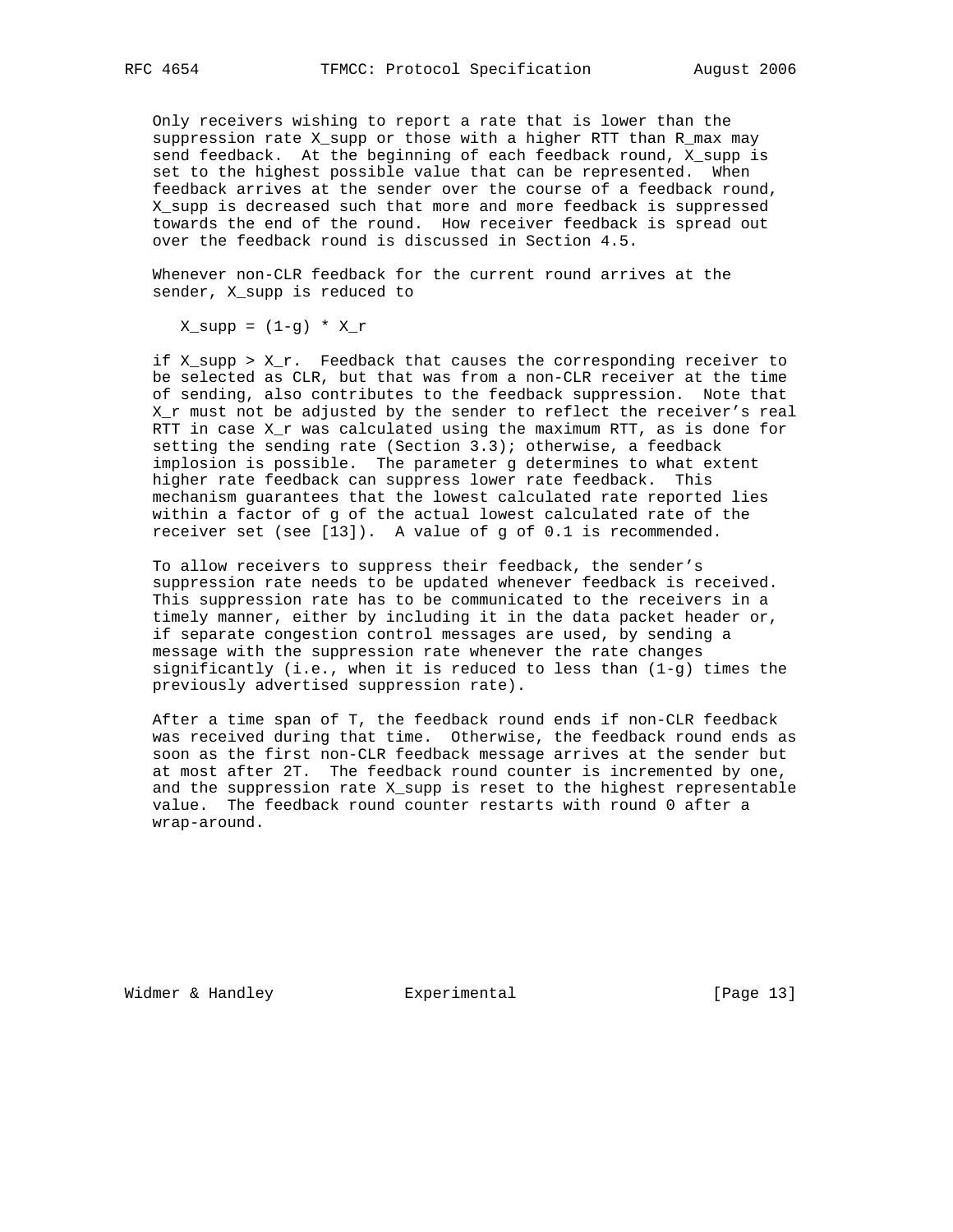## 3.5. Assisting Receiver-Side RTT Measurements

 Receivers measure their RTT by sending a timestamp with a receiver report, which is echoed by the sender. If congestion control information is piggybacked onto data packets, usually only one receiver ID and timestamp can be included. If multiple feedback messages from different receivers arrive at the sender during the time interval between two data packets, the sender has to decide which receiver to allow to measure the RTT. The same applies if separate congestion control messages allow echoing multiple receiver timestamps simultaneously, but the number of receivers that gave feedback since the last congestion control message exceeds the list size.

The sender's timestamp echoes are prioritized in the following order:

- 1. a new CLR (after a change of CLR's) or a CLR without any previous RTT measurements
- 2. receivers without any previous RTT measurements in the order of the feedback round echo of the corresponding receiver report (i.e., older feedback first)
- 3. non-CLR receivers with previous RTT measurements, again in ascending order of the feedback round echo of the report
- 4. the CLR

 Ties are broken in favor of the receiver with the lowest reported rate.

 It is necessary to account for the time that elapses between receiving a report and sending the next data packet. This time needs to be deducted from the RTT and thus has to be added to the receiver's timestamp value.

 Whenever no feedback packets arrive in the interval between two data packets, the CLR's last timestamp, adjusted by the appropriate offset, is echoed. When the number of packets per RTT is so low that all packets carry a non-CLR receiver's timestamp, the CLR's timestamp and ID are included in a data packet at least once per feedback round.

Widmer & Handley **Experimental** [Page 14]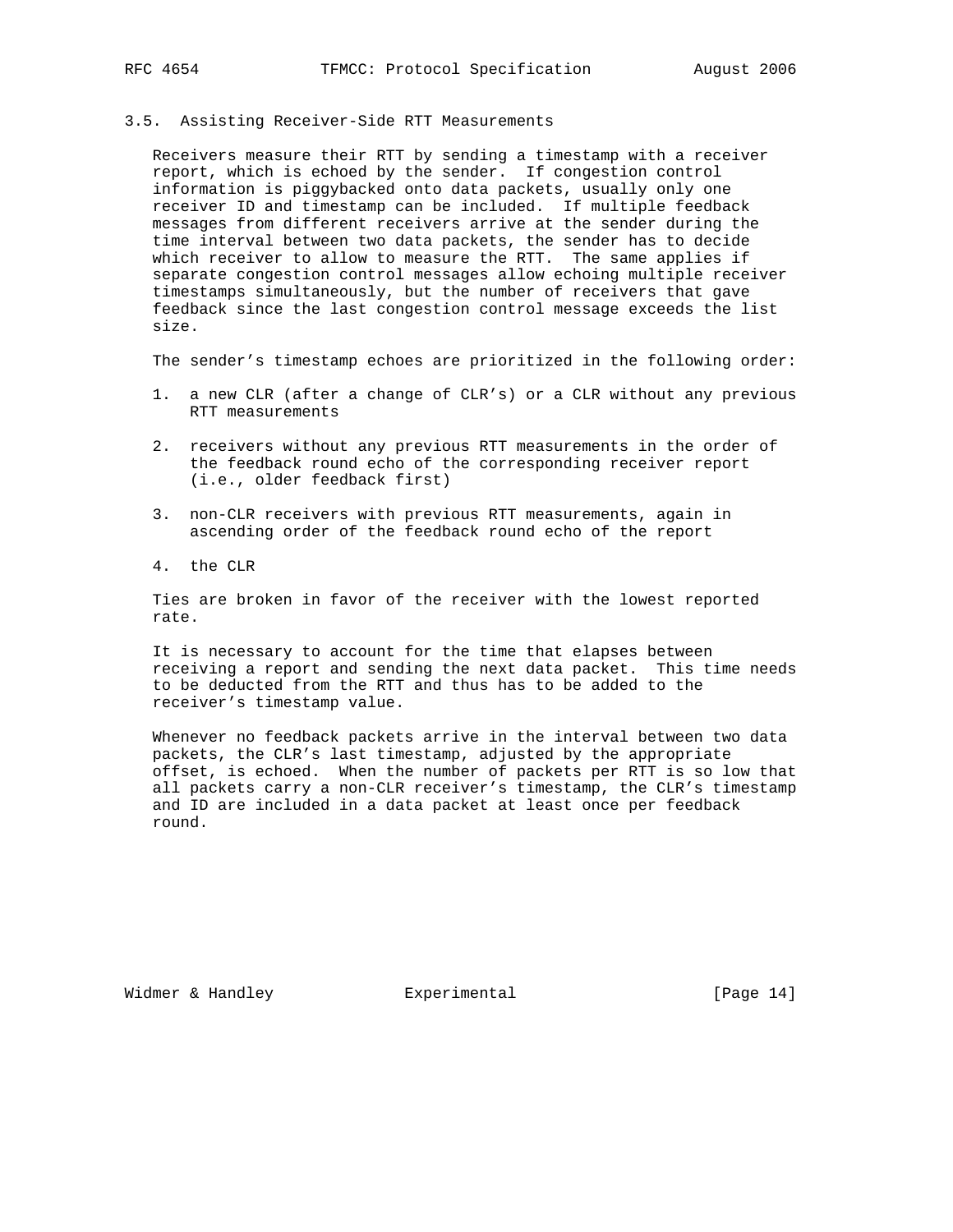## 3.6. Slowstart

 TFMCC uses a slowstart mechanism to quickly approach its fair bandwidth share at the start of a session. During slowstart, the sending rate increases exponentially. The rate increase is limited to the minimum of the rates included in the receiver reports, and receivers report twice the rate at which they currently receive data. As in normal congestion control mode, the receiver with the smallest reported rate becomes CLR. Since a receiver can never receive data at a rate higher than its link bandwidth, this effectively limits the overshoot to twice this bandwidth. In case the resulting increase over R\_max is less than 8s/R\_max bits/s, the sender may choose to increase the rate by up to 8s/R\_max bits/s every R\_max. The current sending rate is gradually adjusted to the target rate reported in the receiver reports over the course of an RTT. Slowstart is terminated as soon as any one of the receivers experiences its first packet loss. Since that receiver's calculated rate will be lower than the current sending rate, the receiver will be selected as CLR.

 During slowstart, the upper bound on the rate increase of 8s/R\_max bits/s every RTT does not apply. Only after the TFMCC sender receives the first report with the have\_loss flag set is the rate increase limited in this way.

 Slowstart may also be used after the sender has been idle for some time, to quickly reach the previous sending rate. When the sender stops sending data packets, it records the current sending rate X' = X. Every 10 RTTs, the allowed sending rate will be halved due to lack of receiver feedback, as specified in Section 3.3. This halving may take place multiple times. When the sender resumes, it may perform a slowstart from the current allowed rate up to the recorded rate X'. Slowstart ends after the first packet loss by any of the receivers or as soon as X' is reached.

 To this end, receivers have to clear the have\_loss flag after 10 RTTs without data packets as specified in Section 4.3.1. The have\_loss flag is only used during slowstart. Therefore, clearing the flag has no effect if no packets arrived due to network partitioning or packet loss.

## 3.7. Scheduling of Packet Transmissions

 As TFMCC is rate-based, and as operating systems typically cannot schedule events precisely, it is necessary to be opportunistic about sending data packets so that the correct average rate is maintained despite the coarse-grain or irregular scheduling of the operating system. Thus, a typical sending loop will calculate the correct inter-packet interval, ts\_ipi, as follows:

Widmer & Handley **Experimental** [Page 15]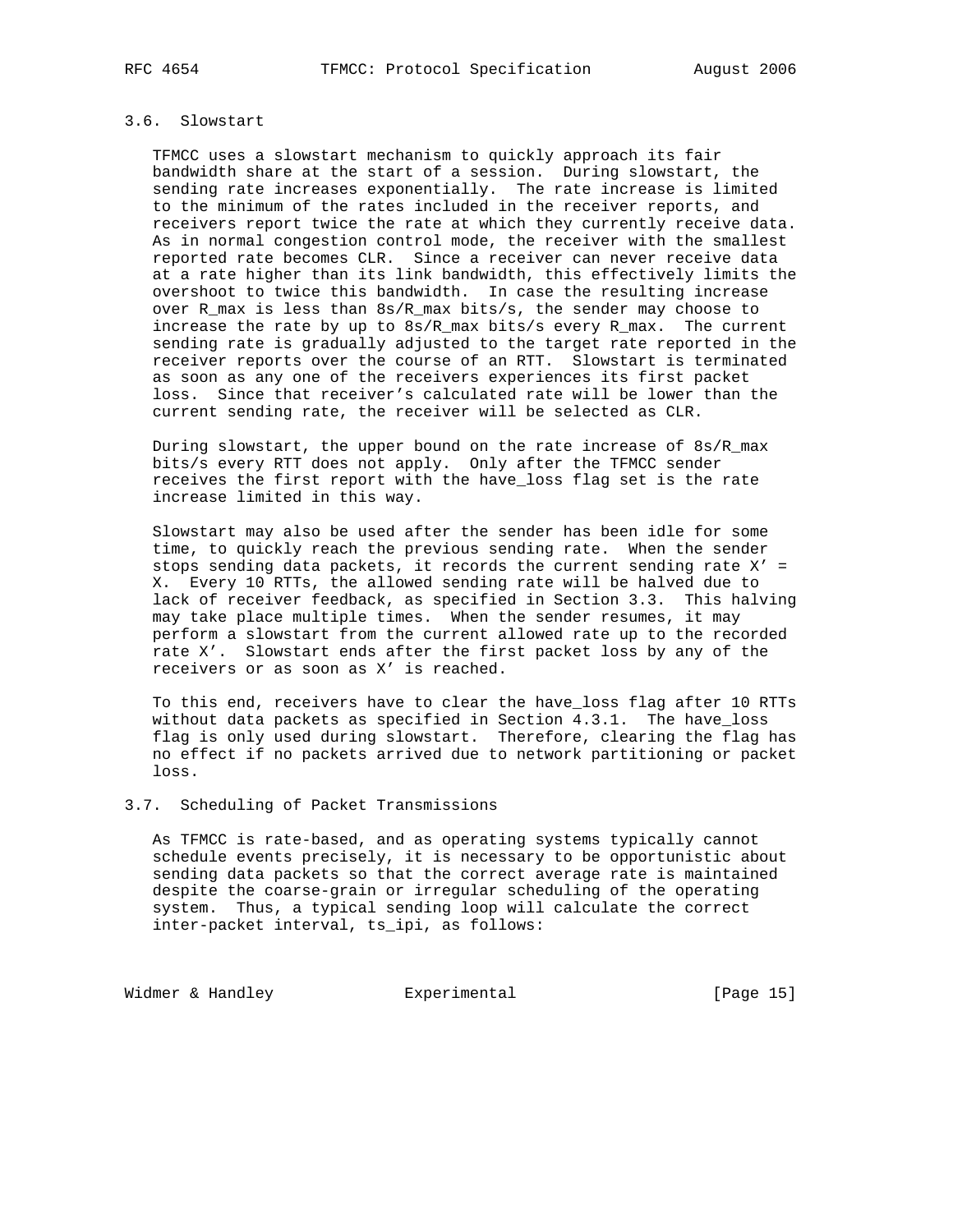$ts\_ipi = 8s/X$ 

When a sender first starts sending at time t\_0, it calculates ts\_ipi and calculates a nominal send time,  $t_1 = t_0 + ts_i$  for packet 1. When the application becomes idle, it checks the current time, ts\_now, and then requests re-scheduling after (ts\_ipi - (ts\_now t\_0)) seconds. When the application is re-scheduled, it checks the current time, ts\_now, again. If (ts\_now >  $t_1$  - delta) then packet 1 is sent (see below for delta).

 Now, a new ts\_ipi may be calculated and used to calculate a nominal send time,  $t_{2}$ , for packet 2:  $t_{2} = t_{1} + ts_{1}$  The process then repeats with each successive packet's send time being calculated from the nominal send time of the previous packet. Note that the actual send time ts\_i, and not the nominal send time, is included as timestamp in the packet header.

In some cases, when the nominal send time,  $t_i$ , of the next packet is calculated, it may already be the case that ts\_now > t\_i - delta. In such a case, the packet should be sent immediately. Thus, if the operating system has coarse timer granularity and the transmit rate is high, then TFMCC may send short bursts of several packets separated by intervals of the OS timer granularity.

 The parameter delta is to allow a degree of flexibility in the send time of a packet. If the operating system has a scheduling timer granularity of ts\_gran seconds, then delta would typically be set to:

 $delta = min(ts_ipi/2, ts-gran/2)$ 

 ts\_gran is 10 milliseconds on many Unix systems. If ts\_gran is not known, a value of 10 milliseconds can be safely assumed.

4. Data Receiver Protocol

 Receivers measure the current network conditions (namely, RTT and loss event rate) and use this information to calculate a rate that is fair to competing traffic. The rate is then communicated to the sender in receiver reports. Due to the potentially large number of receivers, it is undesirable that all receivers send reports, especially not at the same time.

 In the description of the receiver functionality, we will first address how the receivers measure the network parameters and then discuss the feedback process.

Widmer & Handley **Experimental** [Page 16]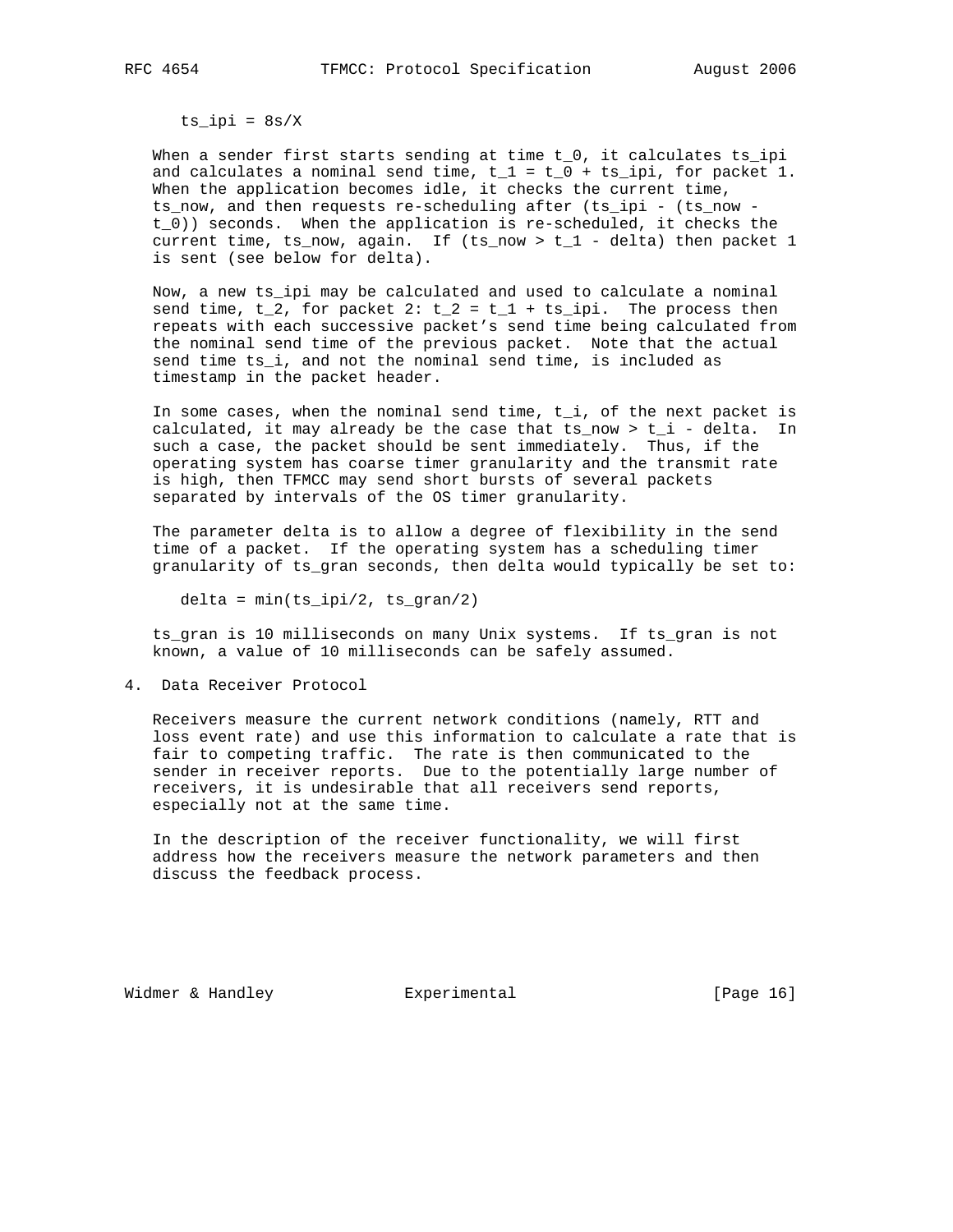# 4.1. Receiver Initialization

 The receiver is initialized when it receives the first data packet. The RTT is set to the maximum RTT value contained in the data packet. This initial value is used as the receiver's RTT until the first real RTT measurement is made. The loss event rate is initialized to 0. Also, the flags receiver\_leave, have\_RTT, and have\_loss are cleared.

## 4.2. Receiver Leave

 A receiver that sends feedback but wishes to leave the TFMCC session within the next feedback round may indicate the pending leave by setting the receiver\_leave flag in its report. If the leaving receiver is the CLR, the receiver\_leave flag should be set for all the reports within the feedback round before the leave takes effect.

4.3. Measurement of the Network Conditions

 Receivers have to update their estimate of the network parameters with each new data packet they receive.

4.3.1. Updating the Loss Event Rate

 When a data packet is received, the receiver adds the packet to the packet history. It then recalculates the new value of the loss event rate p. The loss event rate measurement mechanism is described separately in Section 5.

When a loss event is detected, the flag have\_loss is set. In case no data packets are received for 10 consecutive RTTs, the flag is cleared to allow the sender to slowstart. It is set again when new data packets arrive and a loss event is detected.

4.3.2. Basic Round-Trip Time Measurement

 When a receiver gets a data packet that carries the receiver's own ID in the r field, the receiver updates its RTT estimate.

1. The current RTT is calculated as:

 $R$ \_sample =  $tr$ \_now -  $tr$ \_ $r'$ 

 where tr\_now is the time the data packet arrives at the receiver and tr\_r' is the receiver report timestamp echoed in the data packet. If the actual RTT is smaller than the resolution of the timestamps and tr\_now equals tr\_r', then R\_sample is set to the smallest positive RTT value larger than 0 (i.e., 1 millisecond in our case).

Widmer & Handley **Experimental** [Page 17]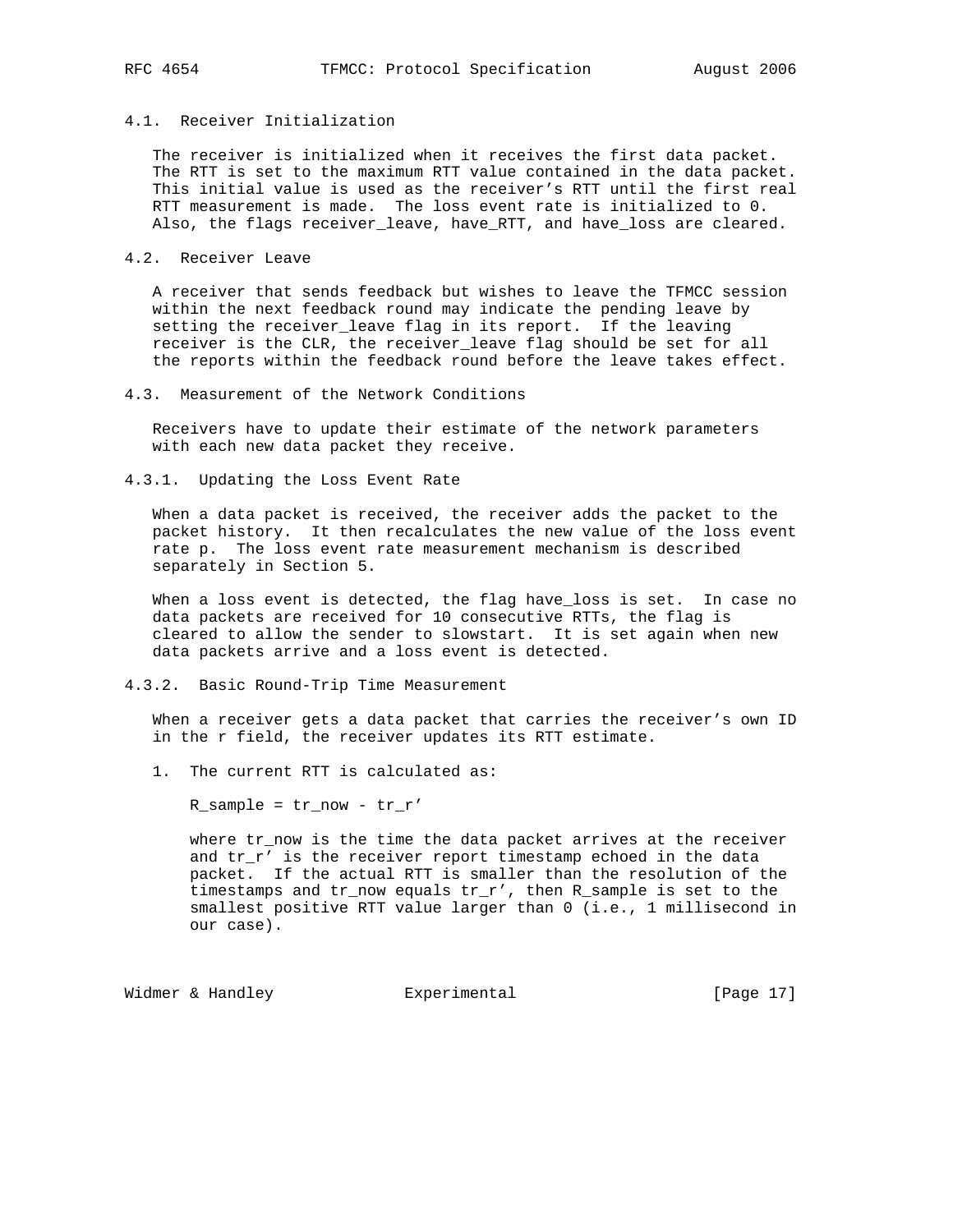2. The smoothed RTT estimate R is updated:

 If no feedback has been received before R = R\_sample

 Else  $R = q^*R + (1-q)^*R$  sample

 A filter parameter q of 0.5 is recommended for non-CLR receivers. The CLR performs RTT measurements much more frequently and hence should use a higher filter value. We recommend using q=0.9. Note that TFMCC is not sensitive to the precise value for the filter constant.

 Optionally, sender-based RTT measurements may be used instead of receiver-based ones. The sender already determines the RTT to a receiver from the receiver's echo of the sender's own timestamp for the calculation of the maximum RTT. For sender-based RTT measurements, this RTT measurement needs to be communicated to the receiver. Instead of including an echo of the receiver's timestamp, the sender includes the receiver's RTT in the next data packet, using the prioritization rules described in Section 3.5.

 To simplify sender operation, smoothing of RTT samples as described above should still be done at the receiver.

## 4.3.3. One-Way Delay Adjustments

 When an RTT measurement is performed, the receiver also determines the one-way delay D\_r from itself to the sender:

 $D_r = tr_r' - ts_i$ 

where  $ts_i$  and  $tr_r'$  are the timestamp and receiver report timestamp echo contained in the data packet. With each new data packet j, the receiver can now calculate an updated RTT estimate as:

 $R' = max(D_r + tr_{now} - ts_j, 1 millisecond)$ 

 In between RTT measurements, the updated R' is used instead of the smoothed RTT R. Like the RTT samples, R' must be strictly positive. When a new measurement is made, all interim one-way delay measurements are discarded (i.e., the smoothed RTT is updated according to Section 4.3.2 without taking the interim one-way delay adjustments into account).

Widmer & Handley **Experimental** [Page 18]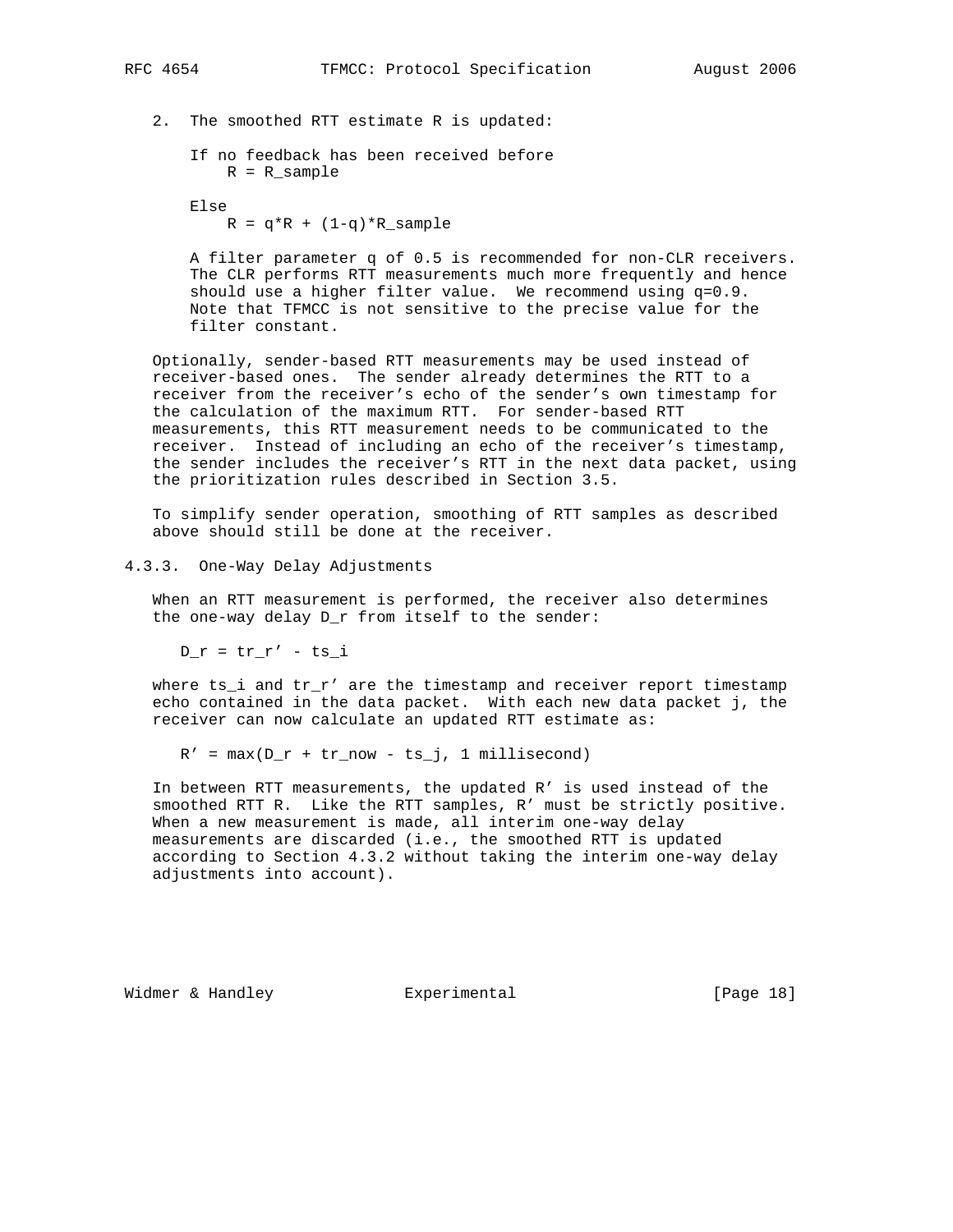For the one-way delay measurements, the clocks of sender and receivers need not be synchronized. Clock skew will cancel itself out when both one-way measurements are added to form an RTT estimate, as long as clock drift between real RTT measurements is negligible.

 The same one-way delay adjustments should be applied to the RTT supplied by the sender when using sender-based RTT measurements.

#### 4.3.4. Receive Rate Measurements

 When a receiver has not experienced any loss events, it cannot calculate a TCP-friendly rate to include in the receiver reports. Instead, the receiver measures the current receive rate and sets the desired rate X\_r to twice the receive rate.

 The receive rate in bits/s is measured as the number of bits received over the last k RTTs, taking into account the IP and transport packet headers, but excluding the link-layer packet headers. A value for k between 2 and 4 is recommended.

#### 4.4. Setting the Desired Rate

 When a receiver measures a non-zero loss event rate, it calculates the desired rate using Equation (1). In case no RTT measurement is available yet, the maximum RTT is used instead of the receiver's RTT. The desired rate  $X_r$  is updated whenever the loss event rate or the RTT changes.

 A receiver may decide not to report desired rates that are below 1 packet per 8 seconds, since a sender is very slow to recover from such low sending rates. In this case, the receiver reports a desired rate of 1 packet per 8 seconds. However, it must leave the multicast group if for more than 120 seconds, the calculated rate falls below the reported rate and the current sending rate is higher than the receiver's calculated rate.

 As mentioned above, calculation of the desired rate is not possible before the receiver experiences the first loss event. In that case, twice the rate at which data is received is included in the receiver reports as X\_r to allow the sender to slowstart as described in Section 3.6. This is also done when the sender resumes sending data packets after the have\_loss flag was cleared due to the sender being idle.

Widmer & Handley **Experimental** [Page 19]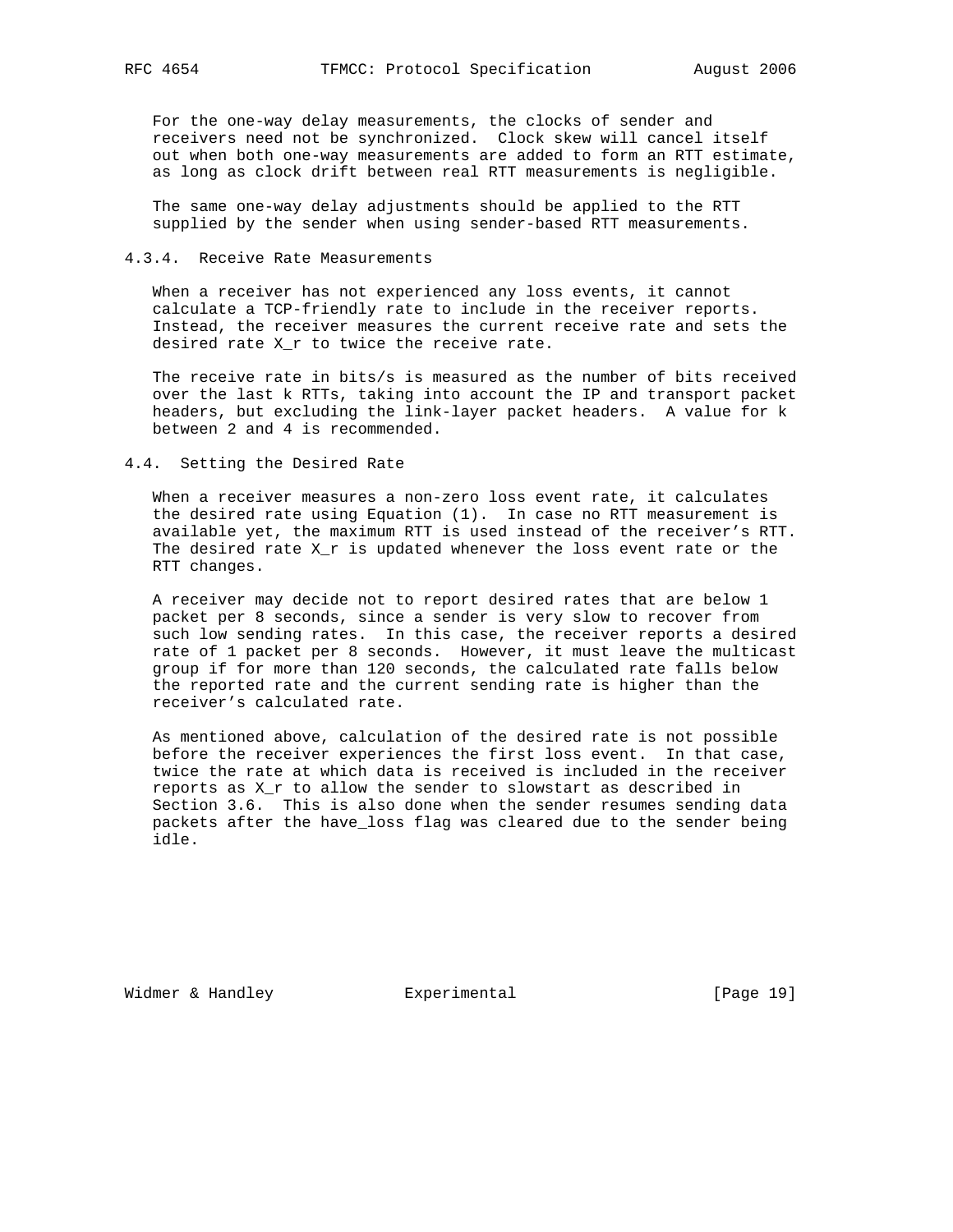## 4.5. Feedback and Feedback Suppression

 Let fb\_nr be the highest feedback round counter value received by a receiver. When a new data packet arrives with a higher feedback round counter than fb\_nr, a new feedback round begins and fb\_nr is updated. Outstanding feedback for the old round is canceled. In case a feedback number with a value that is more than half the feedback number space lower than fb\_nr is received, the receiver assumes that the feedback round counter wrapped and also cancels the feedback timer and updates fb\_nr.

 The CLR sends its feedback independently from all the other receivers once per RTT. Its feedback does not suppress other feedback and cannot be suppressed by other receiver's feedback.

 Non-CLR receivers set a feedback timer at the beginning of a feedback round. Using an exponentially weighted random timer mechanism, the feedback timer is set to expire after

 $t = max(T * (1 + log(x)/log(N)), 0)$ 

where

x is a random variable uniformly distributed in (0,1],

T is the duration of a feedback round (i.e., 6 \* R\_max),

N is an estimated upper bound on the number of receivers.

 N is a constant specific to the TFMCC protocol. Since TFMCC scales to up to thousands of receivers, setting N to 10,000 for all receivers (and limiting the TFMCC session to at most 10,000 receivers) is recommended.

 A feedback packet is sent when the feedback timer expires, unless the timer is canceled beforehand. When the multicast model is ASM, feedback is multicast to the whole group; otherwise, the feedback is unicast to the sender. The feedback packet includes the calculated rate valid at the time the feedback packet is sent (not the rate at the point of time when the feedback timer is set). The copy of the timestamp ts\_i of the last data packet received, which is included in the feedback packet, needs to be adjusted by the time interval between receiving the data packet and sending the report to allow the sender to correctly infer the instantaneous RTT (i.e., that time interval has to be added to the timestamp value).

Widmer & Handley **Experimental** [Page 20]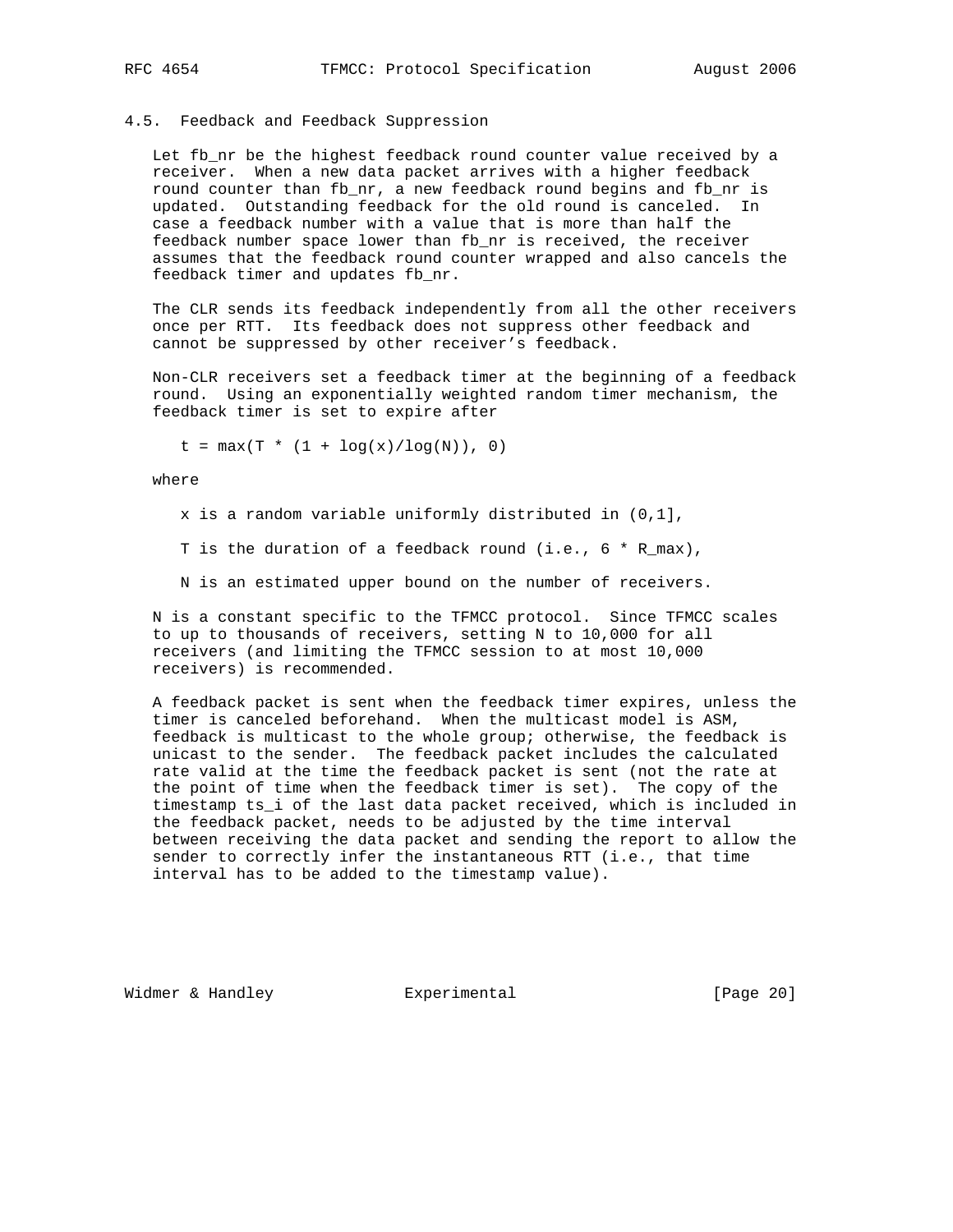The timer is canceled if a data packet is received that has a lower suppression rate than the receiver's calculated rate and a higher or equal maximum RTT than the receiver's RTT. Likewise, a data packet indicating the beginning of a new feedback round cancels all feedback for older rounds. In case of ASM, the timer is also canceled if a feedback packet is received from another non-CLR receiver reporting a lower rate.

 The feedback suppression process is complicated by the fact that the calculated rates of the receivers will change during a feedback round. If the calculated rates decrease rapidly for all receivers, feedback suppression can no longer prevent a feedback implosion, since earlier feedback will always report a higher rate than current feedback. To make the feedback suppression mechanism robust in the face of changing rates, it is necessary to introduce X\_fbr, the calculated rate of a receiver at the beginning of a feedback round. A receiver needs to suppress its feedback not only when the suppression rate is less than the receiver's current calculated rate but also in the case that the suppression rate falls below X\_fbr.

 When the maximum RTT changes significantly during one feedback round, it is necessary to reschedule the feedback timer in proportion to the change.

 $t = t * R_max / R_max'$ 

where R\_max is the new maximum RTT and R\_max' is the previous maximum RTT. The same considerations hold when the last data packets were received more than a time interval of R\_max ago. In this case, it is necessary to add the difference of the inter-packet gap and the maximum RTT to the feedback time to prevent a feedback implosion (e.g., in case the sender crashed).

 $t = t + max(tr_new - tr_i - R_max, 0)$ 

where tr\_i is the time when the last data packet arrived at the receiver.

 More details on the characteristics of the feedback suppression mechanism can be found in [13] and [3].

Widmer & Handley **Experimental** [Page 21]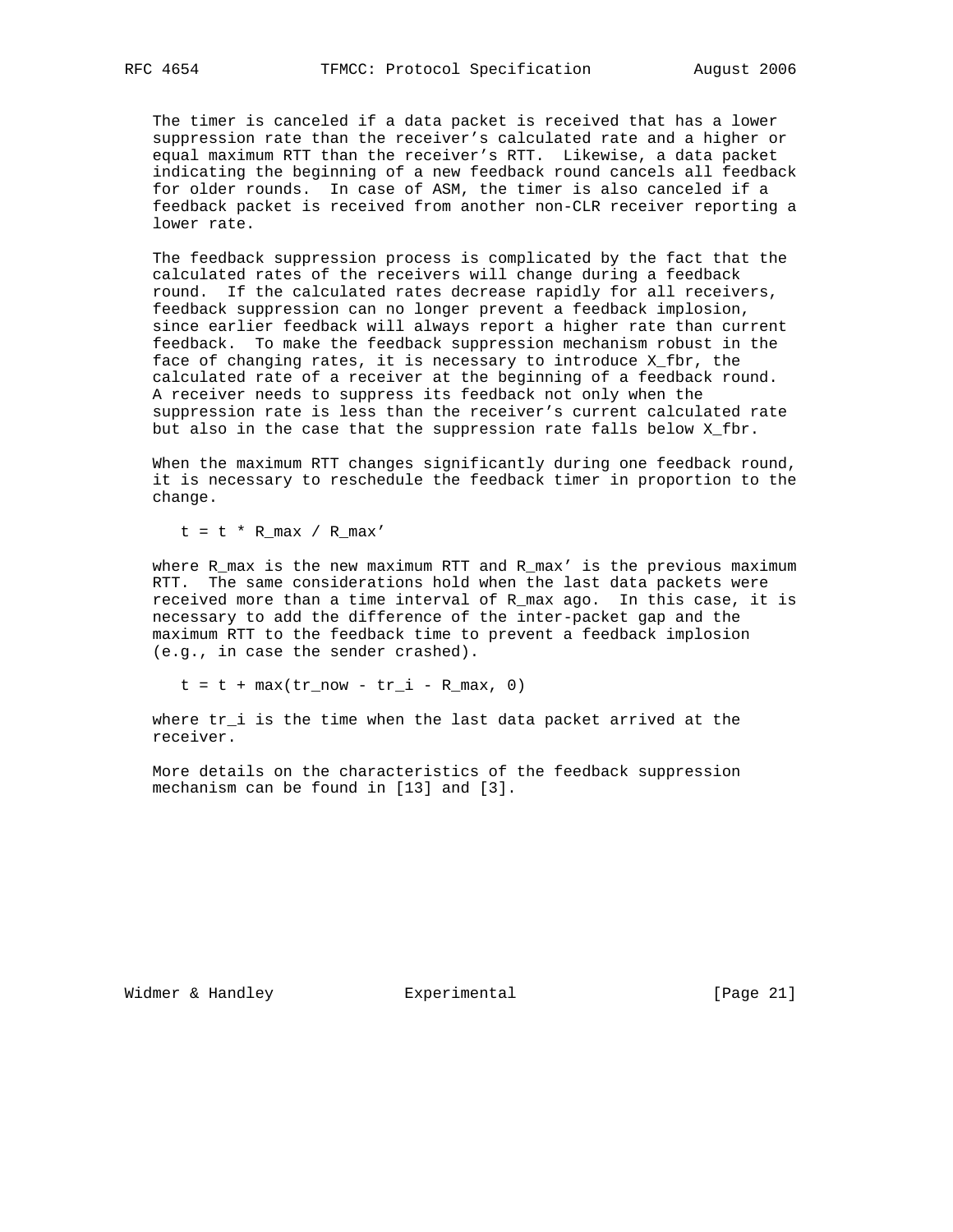# 5. Calculation of the Loss Event Rate

 Obtaining an accurate and stable measurement of the loss event rate is of primary importance for TFMCC. Loss rate measurement is performed at the receiver, based on the detection of lost or marked packets from the sequence numbers of arriving packets.

## 5.1. Detection of Lost or Marked Packets

 TFMCC assumes that all packets contain a sequence number that is incremented by one for each packet that is sent. For the purposes of this specification, we require that if a lost packet is retransmitted, the retransmission is given a new sequence number that is the latest in the transmission sequence, and not the same sequence number as the packet that was lost. If a transport protocol has the requirement that it must retransmit with the original sequence number, then the transport protocol designer must figure out how to distinguish delayed from retransmitted packets and how to detect lost retransmissions.

 The receivers each maintain a data structure that keeps track of which packets have arrived and which are missing. For the purposes of specification, we assume that the data structure consists of a list of packets that have arrived along with the timestamp when each packet was received. In practice, this data structure will normally be stored in a more compact representation, but this is implementation-specific.

 The loss of a packet is detected by the arrival of at least three packets with a higher sequence number than the lost packet. The requirement for three subsequent packets is the same as with TCP, and it is to make TFMCC more robust in the presence of reordering. In contrast to TCP, if a packet arrives late (after 3 subsequent packets arrived) at a receiver, the late packet can fill the hole in the reception record, and the receiver can recalculate the loss event rate. Future versions of TFMCC might make the requirement for three subsequent packets adaptive based on experienced packet reordering, but we do not specify such a mechanism here.

 For an ECN-capable connection, a marked packet is detected as a congestion event as soon as it arrives, without having to wait for the arrival of subsequent packets.

Widmer & Handley **Experimental** [Page 22]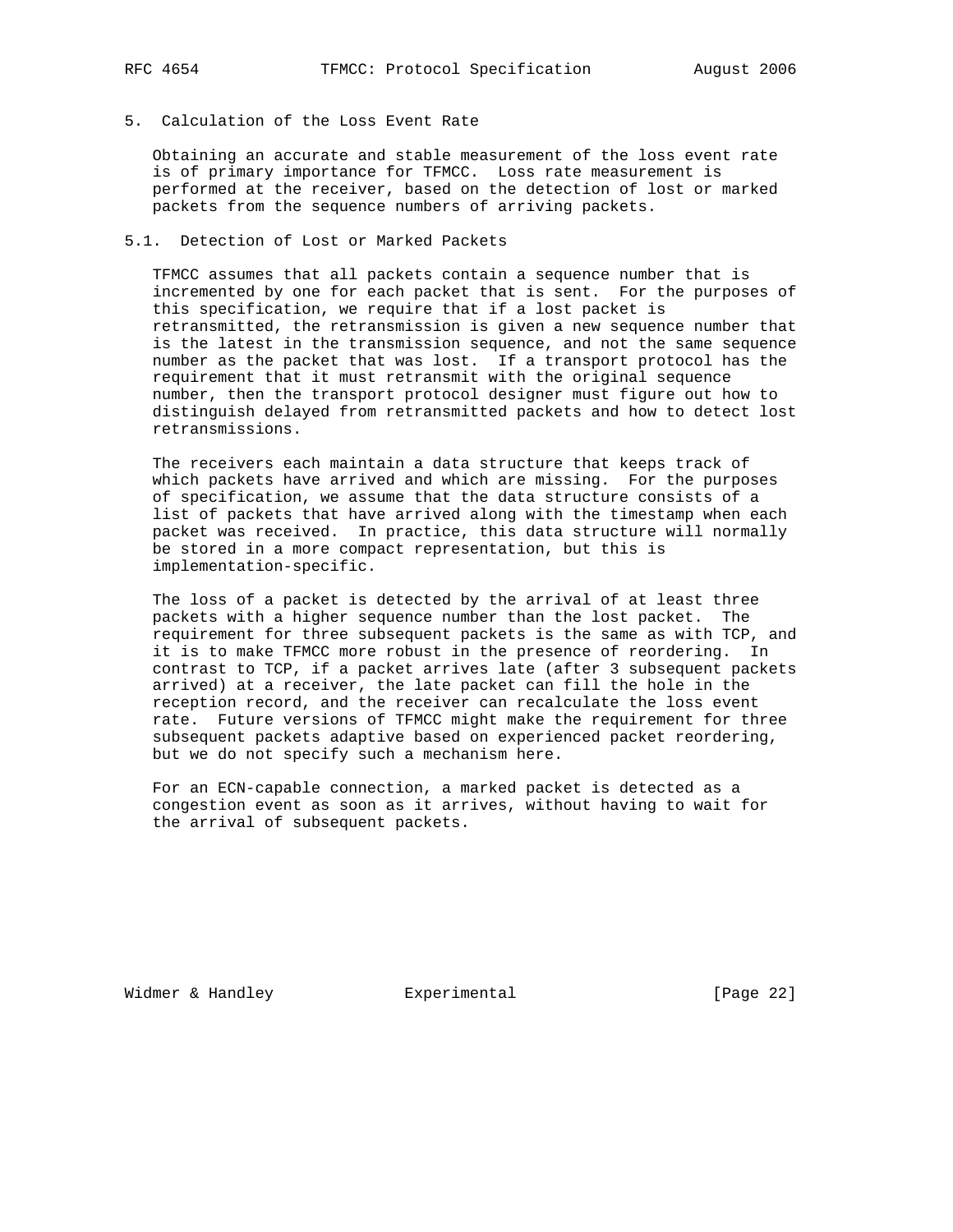#### 5.2. Translation from Loss History to Loss Events

 TFMCC requires that the loss event rate be robust to several consecutive packets lost where those packets are part of the same loss event. This is similar to TCP, which (typically) only performs one halving of the congestion window during any single RTT. Thus the receivers need to map the packet loss history into a loss event record, where a loss event is one or more packets lost in an RTT.

 To determine whether a lost or marked packet should start a new loss event or be counted as part of an existing loss event, we need to compare the sequence numbers and timestamps of the packets that arrived at the receiver. For a marked packet S\_new, its reception time T\_new can be noted directly. For a lost packet, we can interpolate to infer the nominal "arrival time". Assume:

S\_loss is the sequence number of a lost packet.

- S\_before is the sequence number of the last packet to arrive with sequence number before S\_loss.
- S\_after is the sequence number of the first packet to arrive with sequence number after S\_loss.
- T\_before is the reception time of S\_before.

T\_after is the reception time of S\_after.

 Note that T\_before can be either before or after T\_after due to reordering.

 For a lost packet S\_loss, we can interpolate its nominal "arrival time" at the receiver from the arrival times of S\_before and S\_after. Thus

 $T_loss = T_before + ( (T_after - T_before))$ \* (S\_loss - S\_before)/(S\_after - S\_before) );

 Note that if the sequence space wrapped between S\_before and S\_after, the sequence numbers must be modified to take this into account before the calculation is performed. If the largest possible sequence number is S\_max, and S\_before > S\_after, then modifying each sequence number S by S' =  $(S + (S_max + 1)/2)$  mod  $(S_max + 1)$  would normally be sufficient.

Widmer & Handley **Experimental** [Page 23]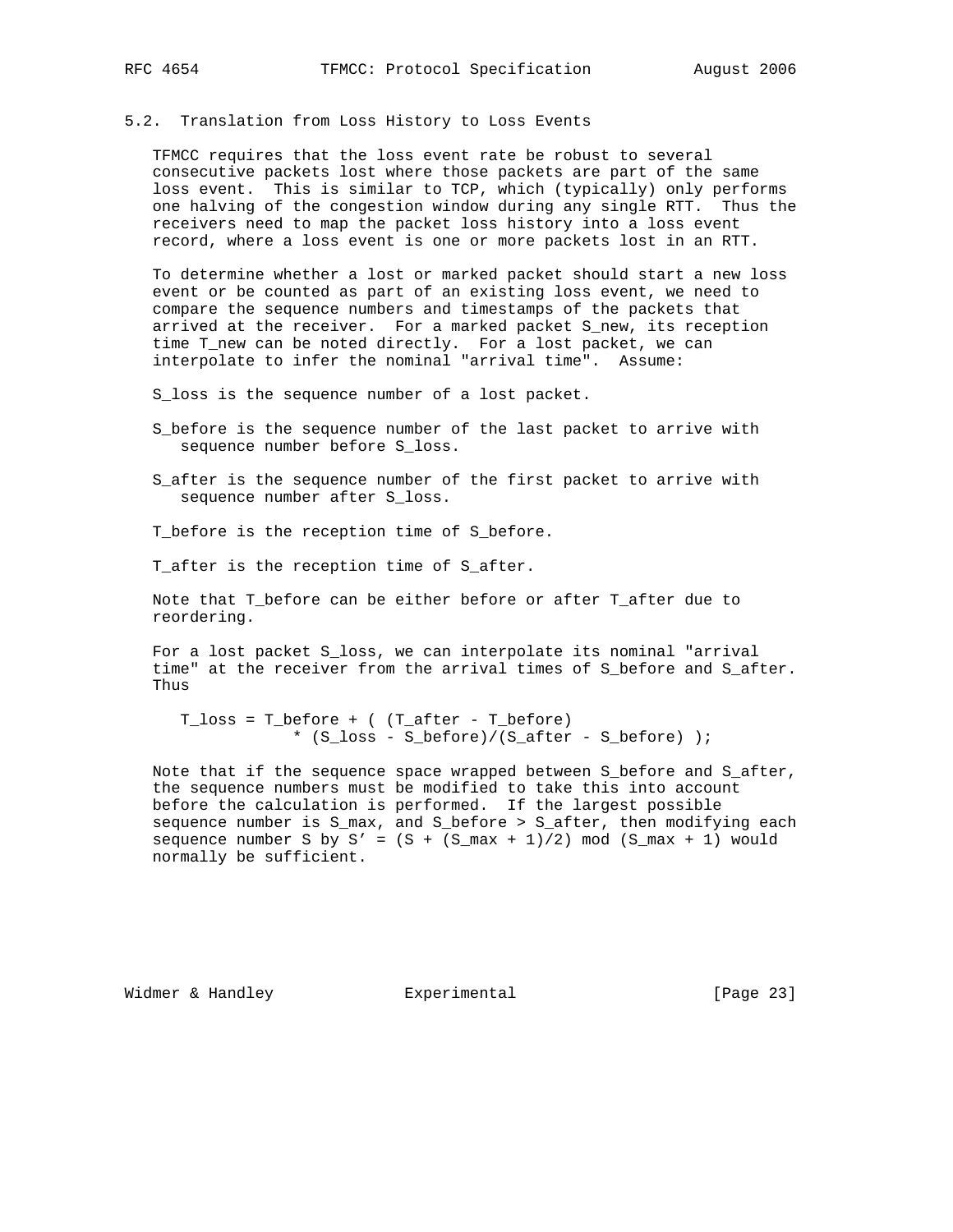If the lost packet S\_old was determined to have started the previous loss event, and if we have just determined that S\_new has been lost, then we interpolate the nominal arrival times of S\_old and S\_new, called T\_old and T\_new, respectively.

If  $T_{old}$  + R >=  $T_{new}$ , then S\_new is part of the existing loss event. Otherwise, S\_new is the first packet of a new loss event.

5.3. Inter-Loss Event Interval

 If a loss interval, A, is determined to have started with packet sequence number S\_A and the next loss interval, B, started with packet sequence number S\_B, then the number of packets in loss interval A is given by  $(S_B - S_A)$ .

5.4. Average Loss Interval

 To calculate the loss event rate p, we first calculate the average loss interval. This is done using a filter that weights the n most recent loss event intervals in such a way that the measured loss event rate changes smoothly.

Weights w\_0 to w\_(n-1) are calculated as:

If  $(i < n/2)$  $w_i = 1;$  Else  $w_i = 1 - (i - (n/2 - 1))/(n/2 + 1);$ 

Thus if  $n=8$ , the values of  $w_0$  to  $w_7$  are:

1.0, 1.0, 1.0, 1.0, 0.8, 0.6, 0.4, 0.2

 The value n for the number of loss intervals used in calculating the loss event rate determines TFMCC's speed in responding to changes in the level of congestion. As currently specified, TFMCC should not be used for values of n significantly greater than 8, for traffic that might compete in the global Internet with TCP. At the very least, safe operation with values of n greater than 8 would require a slight change to TFMCC's mechanisms to include a more severe response to two or more round-trip times with heavy packet loss.

 When calculating the average loss interval, we need to decide whether to include the interval since the most recent packet loss event. We only do this if it is sufficiently large to increase the average loss interval.

Widmer & Handley **Experimental** [Page 24]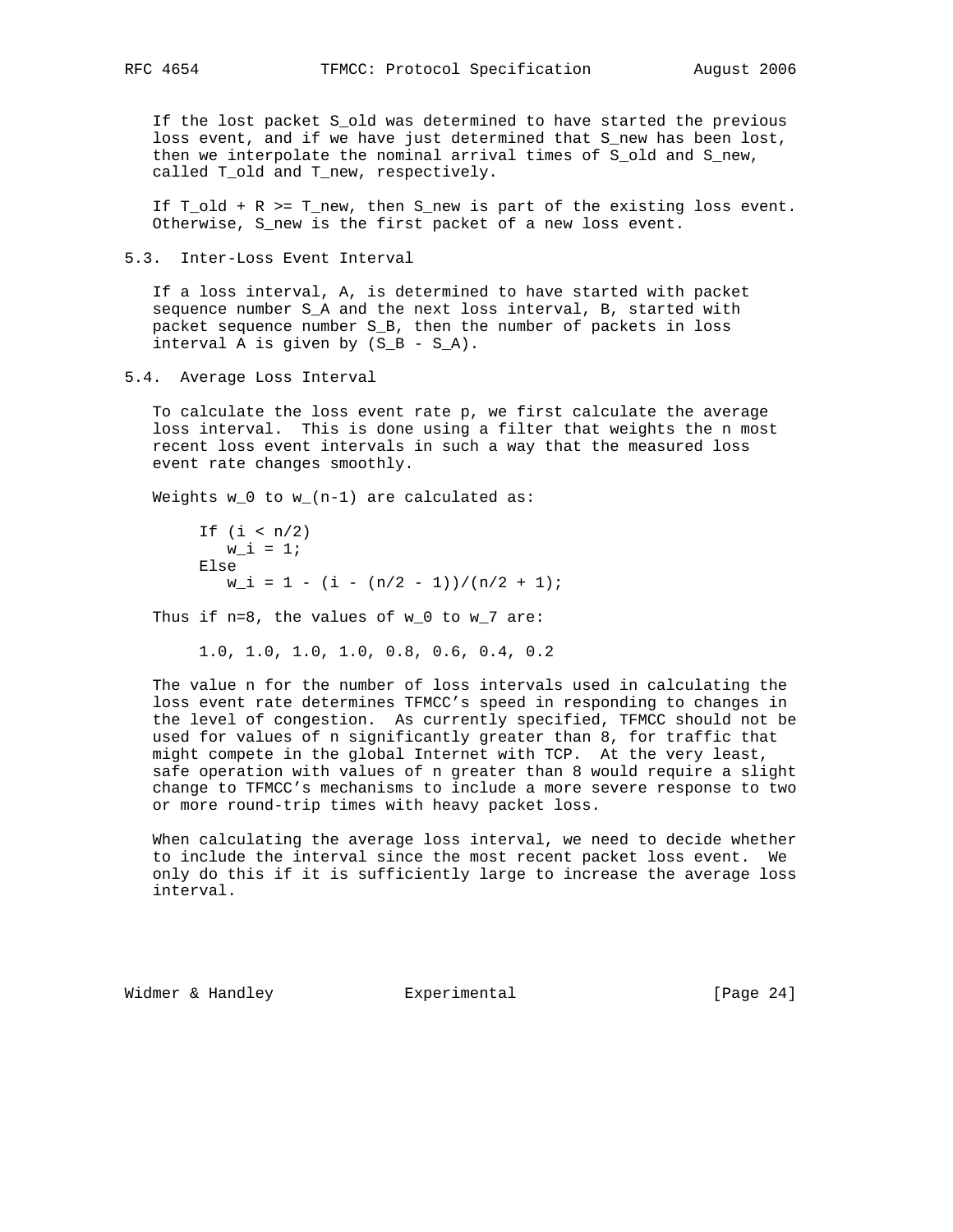Thus, if the most recent loss intervals are I\_0 to I\_n, with I\_0 being the interval since the most recent loss event, then we calculate the average loss interval I\_mean as:

```
I\_tot0 = 0;I_tot1 = 0;W_tot = 0;for (i = 0 \text{ to } n-1) {
      I_{tot0} = I_{tot0} + (I_{i} * w_{i});
      W_tot = W_tot + w_i; }
     for (i = 1 to n) {
      I_{tot1} = I_{tot1} + (I_{i} * w_{i} - (i-1)); }
     I\_tot = max(I\_tot0, I\_tot1);I_mean = I\_tot/W\_tot;
```
The loss event rate, p is simply:

 $p = 1 / I$  mean;

5.5. History Discounting

 As described in Section 5.4, the most recent loss interval is only assigned  $4/(3<sup>*</sup>n)$  of the total weight in calculating the average loss interval, regardless of the size of the most recent loss interval. This section describes an optional history discounting mechanism that allows the TFMCC receivers to adjust the weights, concentrating more of the relative weight on the most recent loss interval, when the most recent loss interval is more than twice as large as the computed average loss interval.

 To carry out history discounting, we associate a discount factor DF\_i with each loss interval L\_i, where each discount factor is a floating point number. The discount array maintains the cumulative history of discounting for each loss interval. At the beginning, the values of DF\_i in the discount array are initialized to 1:

```
for (i = 0 to n) {
 DF_i = 1; }
```
 History discounting also uses a general discount factor DF, also a floating point number, that is also initialized to 1. First, we show how the discount factors are used in calculating the average loss interval, and then we describe later in this section how the discount factors are modified over time.

Widmer & Handley **Experimental** [Page 25]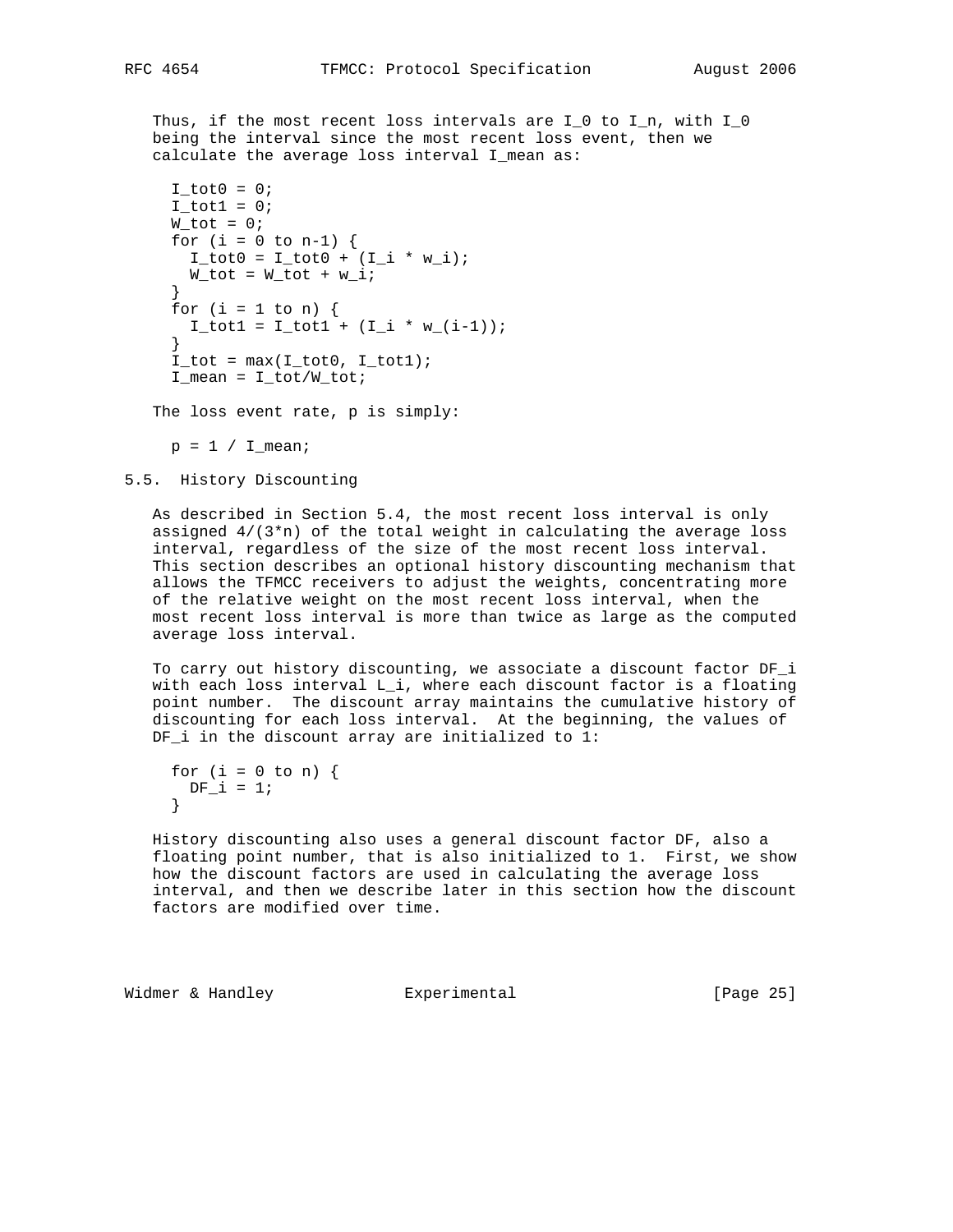As described in Section 5.4, the average loss interval is calculated using the n previous loss intervals  $I_1$ , ...,  $I_n$ , and the interval I\_0 that represents the number of packets received since the last loss event. The computation of the average loss interval using the discount factors is a simple modification of the procedure in Section 5.4, as follows:

```
I\_tot0 = I_0 * w_0I\_tot1 = 0;W tot0 = w 0
W_tot1 = 0;for (i = 1 to n-1) {
 I_{tot0} = I_{tot0} + (I_{i} * w_{i} * DF_{i} * DF);W_tot0 = W_tot0 + w_i * DF_i * DF_i }
for (i = 1 to n) {
 I_{tot1} = I_{tot1} + (I_{i} * w_{i} - i) * DF_{i};W_{tot1} = W_{tot1} + w_{i1} - 1 * DF<sub>i</sub>;
 }
p = min(W_tot0/I_tot0, W_tot1/I_tot1);
```
 The general discounting factor DF is updated on every packet arrival as follows. First, a receiver computes the weighted average I\_mean of the loss intervals I\_1, ..., I\_n:

```
I\_tot = 0;W_tot = 0;for (i = 1 to n) {
 W_tot = w_1(i-1) * DF_i;I_{tot} = I_{tot} + (I_{i} * w_{i} - (i-1) * DF_{i}; }
I_mean = I\_tot / W\_tot;
```
This weighted average I mean is compared to I  $0$ , the number of packets received since the last loss event. If I\_0 is greater than twice I\_mean, then the new loss interval is considerably larger than the old ones, and the general discount factor DF is updated to decrease the relative weight on the older intervals, as follows:

```
if (I_0 > 2 * I_{mean}) {
 DF = 2 * I_mean/I_0; if (DF < THRESHOLD)
    DF = THRESHOLD;
 } else
 DF = 1;
```
Widmer & Handley **Experimental** [Page 26]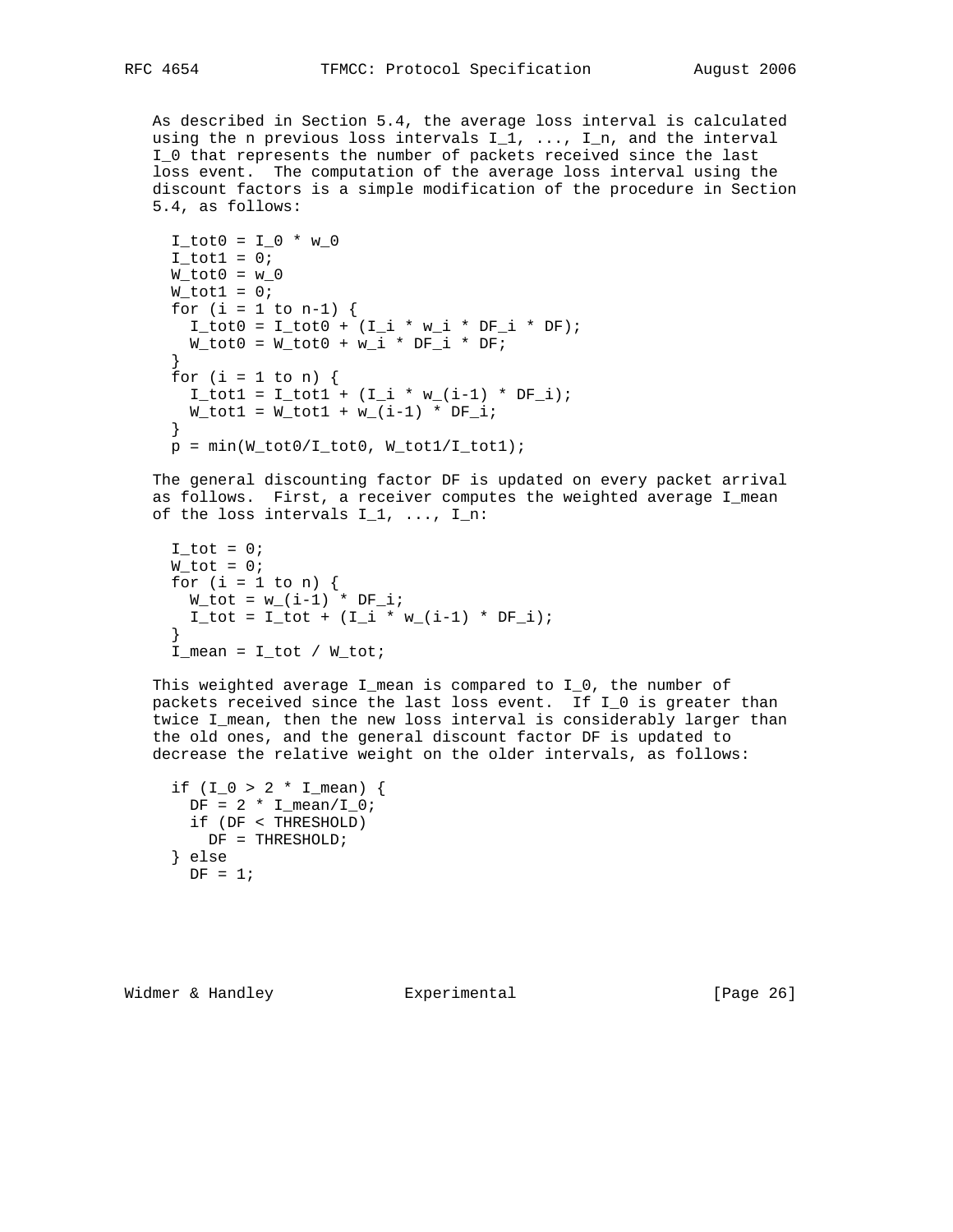A nonzero value for THRESHOLD ensures that older loss intervals from an earlier time of high congestion are not discounted entirely. We recommend a THRESHOLD of 0.5. Note that with each new packet arrival, I\_0 will increase further, and the discount factor DF will be updated.

When a new loss event occurs, the current interval shifts from I\_0 to I\_1, loss interval I\_i shifts to interval I\_(i+1), and the loss interval I\_n is forgotten. The previous discount factor DF has to be incorporated into the discount array. Because DF\_i carries the discount factor associated with loss interval I\_i, the DF\_i array has to be shifted as well. This is done as follows:

```
for (i = 1 to n) {
     DF_i = DF * DF_i; }
    for (i = n-1 to 0 step -1) {
     DF_{i}(i+1) = DF_{i}; }
    I_0 = 1;DF_0 = 1;DF = 1;
```
 This completes the description of the optional history discounting mechanism. We emphasize that this is an optional mechanism whose sole purpose is to allow TFMCC to respond more quickly to the sudden absence of congestion, as represented by a long current loss interval.

5.6. Initializing the Loss History after the First Loss Event

 The number of packets received before the first loss event usually does not reflect the current loss event rate. When the first loss event occurs, a TFMCC receiver assumes that the correct data rate is the rate at which data was received during the last RTT when the loss occurred. Instead of initializing the first loss interval to the number of packets sent until the first loss event, the TFMCC receiver calculates the loss interval that would be required to produce the receive rate X\_recv, and it uses this synthetic loss interval l\_0 to seed the loss history mechanism.

 The initial loss interval is calculated by inverting a simplified version of the TCP Equation (1).

Widmer & Handley **Experimental** (Page 27)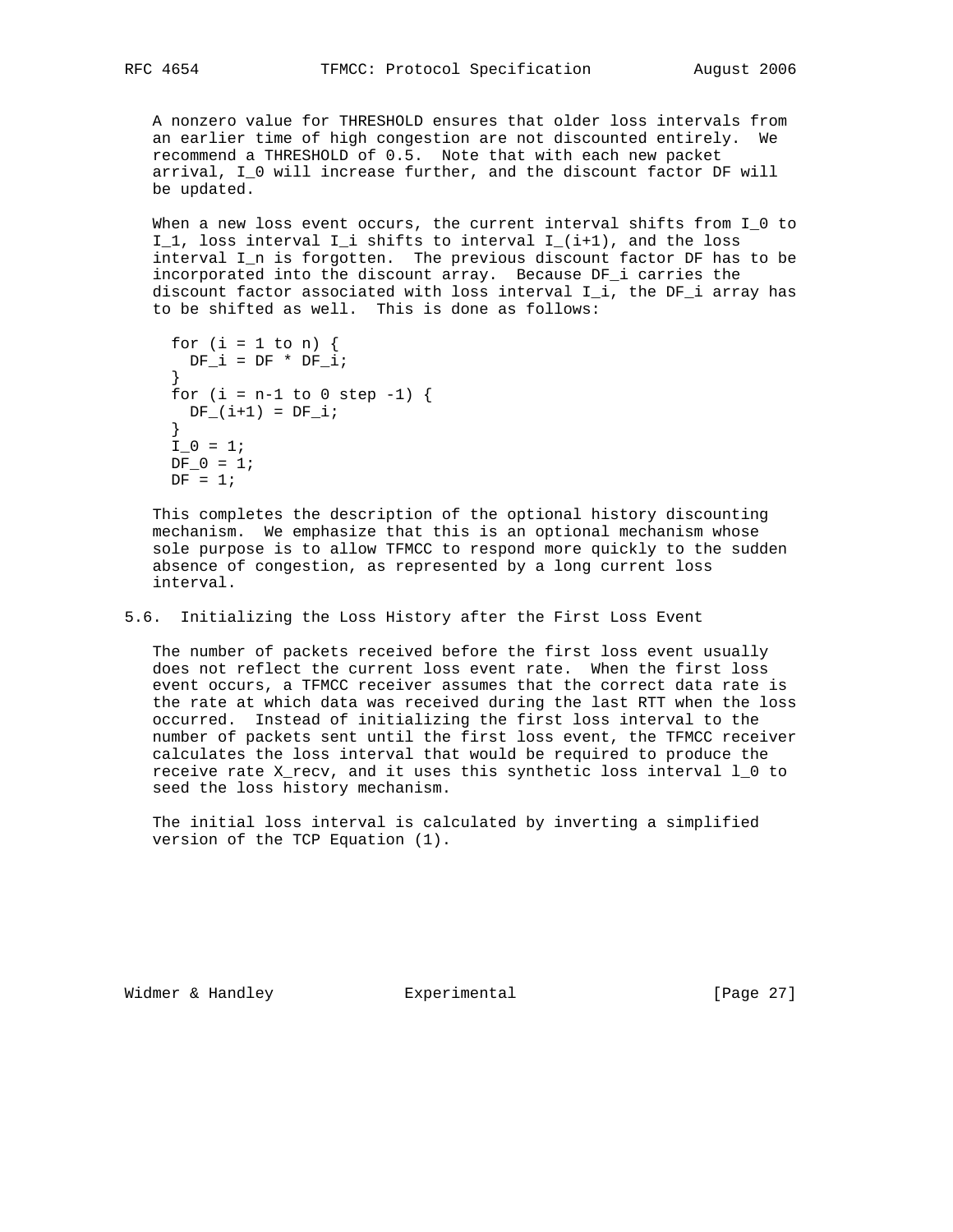8s X\_recv = sqrt(3/2) \* -----------------  $R * sqrt(1/1_0)$  X\_recv \* R  $\Rightarrow$  1\_0 = (--------------------)^2

sqrt(3/2) \* 8s

 The resulting initial loss interval is too small at higher loss rates compared to using the more accurate Equation (1), which leads to a more conservative initial loss event rate.

If a receiver still uses the initial RTT R max instead of its real RTT, the initial loss interval is too large in case the initial RTT is higher than the actual RTT. As a consequence, the receiver will calculate too high a desired rate when the first RTT measurement R is made and the initial loss interval is still in the loss history. The receiver has to adjust l\_0 as follows:

 $l_0 = l_0 * (R/R_max)^2$ 

 No action needs to be taken when the first RTT measurement is made after the initial loss interval left the loss history.

6. Security Considerations

 TFMCC is not a transport protocol in its own right, but a congestion control mechanism that is intended to be used in conjunction with a transport protocol. Therefore, security primarily needs to be considered in the context of a specific transport protocol and its authentication mechanisms.

 Congestion control mechanisms can potentially be exploited to create denial of service. This may occur through spoofed feedback. Thus, any transport protocol that uses TFMCC should take care to ensure that feedback is only accepted from valid receivers of the data. However, the precise mechanism to achieve this will depend on the transport protocol itself.

 Congestion control mechanisms may potentially be manipulated by a greedy receiver that wishes to receive more than its fair share of network bandwidth. However, in TFMCC a receiver can only influence the sending rate if it is the CLR and thus has the lowest calculated rate of all receivers. If the calculated rate is then manipulated such that it exceeds the calculated rate of the second to lowest receiver, it will cease to be CLR. A greedy receiver can only significantly increase the transmission rate if it is the only participant in the session. If such scenarios are of concern,

Widmer & Handley **Experimental** [Page 28]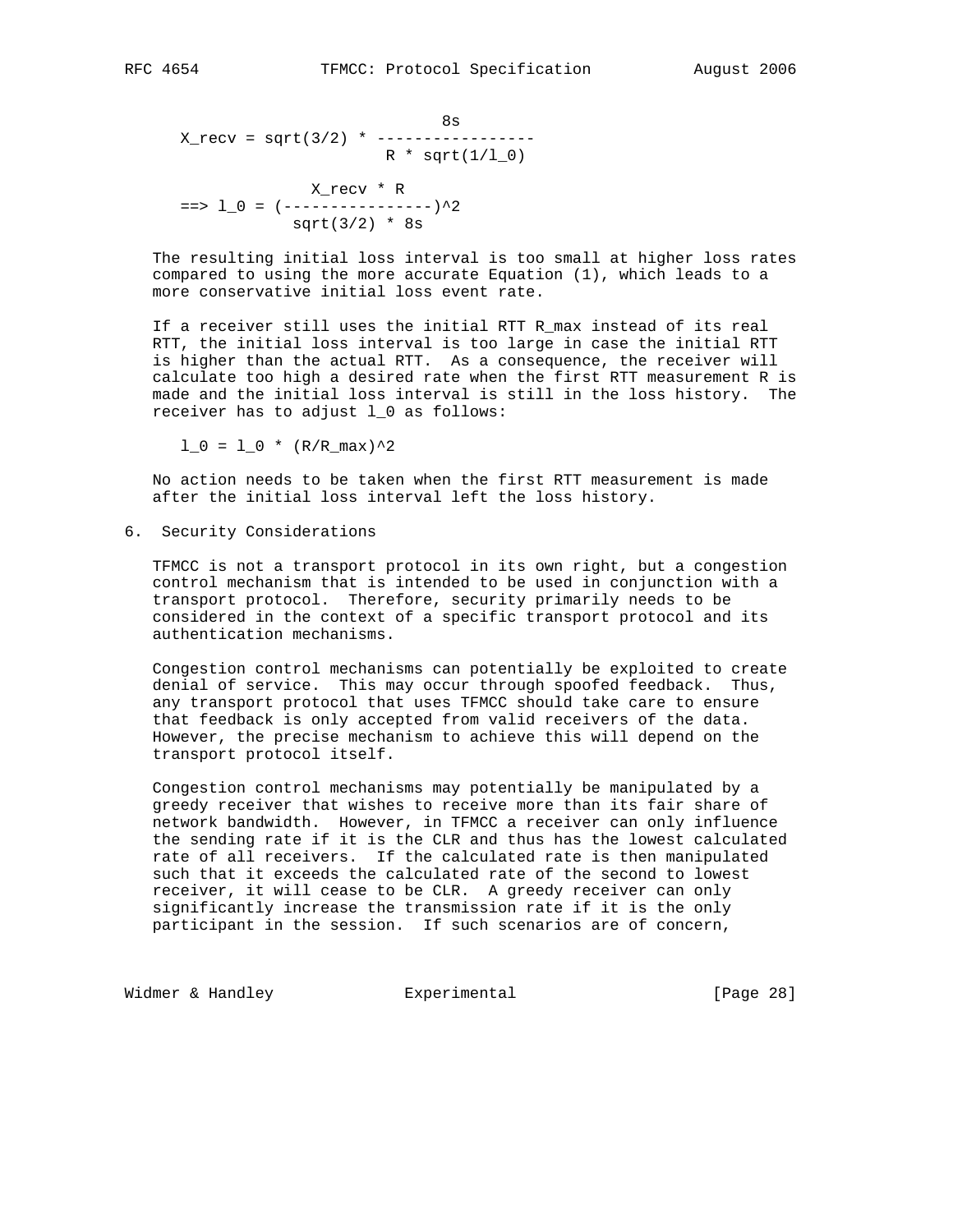possible defenses against such a receiver would normally include some form of nonce that the receiver must feed back to the sender to prove receipt. However, the details of such a nonce would depend on the transport protocol and, in particular, on whether the transport protocol is reliable or unreliable.

 It is possible that a receiver sends feedback claiming that it has a very low calculated rate. This will reduce the rate of the multicast session and might render it useless but obviously cannot hurt the network itself.

 We expect that protocols incorporating ECN with TFMCC will also want to incorporate feedback from the receiver to the sender using the ECN nonce [12]. The ECN nonce is a modification to ECN that protects the sender from the accidental or malicious concealment of marked packets. Again, the details of such a nonce would depend on the transport protocol and are not addressed in this document.

7. Acknowledgments

 We would like to acknowledge feedback and discussions on equation based congestion control with a wide range of people, including members of the Reliable Multicast Research Group, the Reliable Multicast Transport Working Group, and the End-to-End Research Group. We would particularly like to thank Brian Adamson, Mark Pullen, Fei Zhao, and Magnus Westerlund for feedback on earlier versions of this document.

- 8. References
- 8.1. Normative References
	- [1] Whetten, B., Vicisano, L., Kermode, R., Handley, M., Floyd, S., and M. Luby, "Reliable Multicast Transport Building Blocks for One-to-Many Bulk-Data Transfer", RFC 3048, January 2001.
	- [2] Kermode, R. and L. Vicisano, "Author Guidelines for Reliable Multicast Transport (RMT) Building Blocks and Protocol Instantiation documents", RFC 3269, April 2002.
- 8.2. Informative References
	- [3] J. Widmer and M. Handley, "Extending Equation-Based Congestion Control to Multicast Applications", Proc ACM Sigcomm 2001, San Diego, August 2001.

Widmer & Handley **Experimental** [Page 29]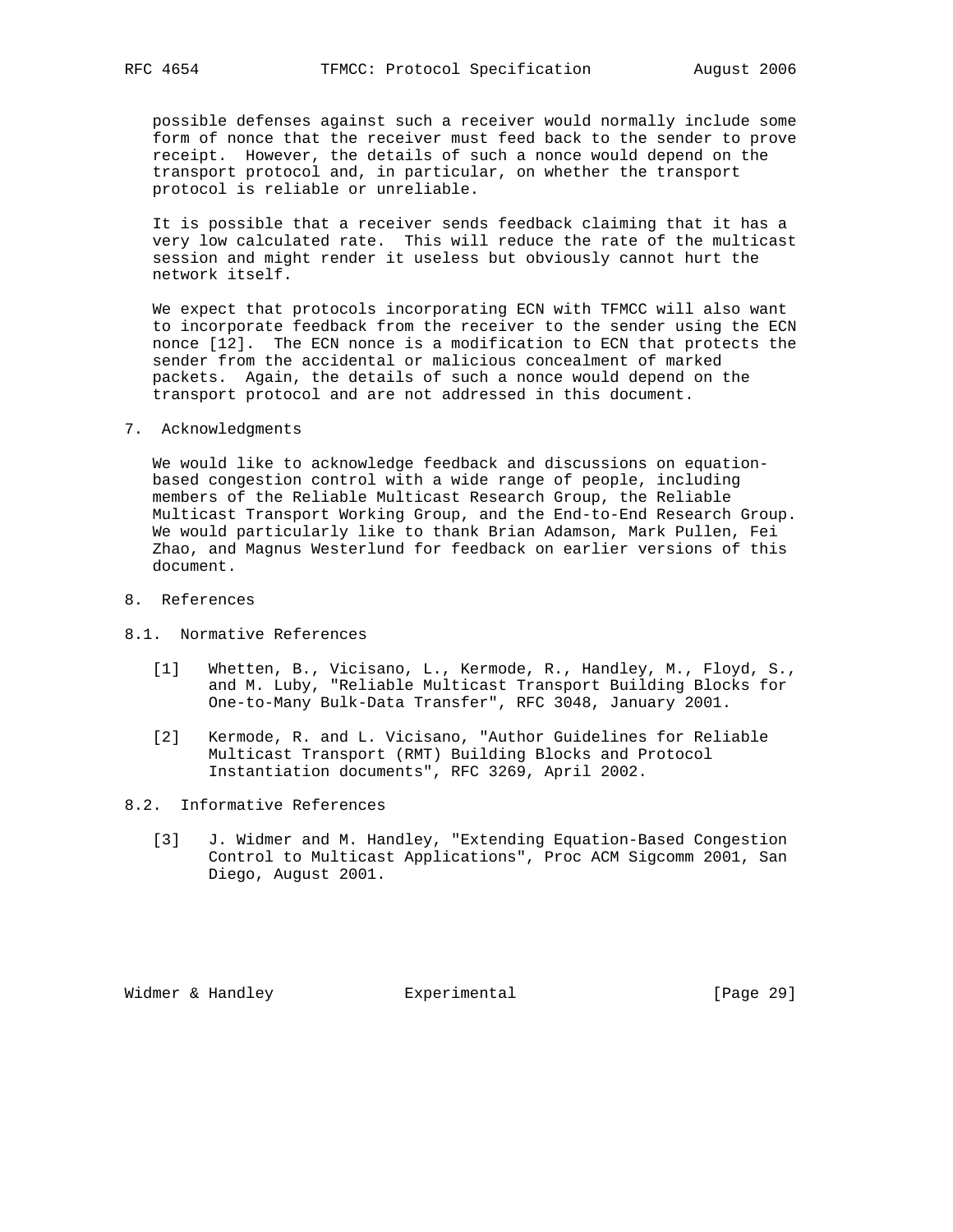- [4] S. Floyd, M. Handley, J. Padhye, and J. Widmer, "Equation-Based Congestion Control for Unicast Applications", Proc ACM SIGCOMM 2000, Stockholm, August 2000.
- [5] Adamson, B., Bormann, C., Handley, M., and J. Macker, "Negative-Acknowledgment (NACK)-Oriented Reliable Multicast (NORM) Building Blocks", RFC 3941, November 2004.
- [6] Deering, S., "Host extensions for IP multicasting", STD 5, RFC 1112, August 1989.
- [7] H. W. Holbrook, "A Channel Model for Multicast," Ph.D. Dissertation, Stanford University, Department of Computer Science, Stanford, California, August 2001.
- [8] J. Padhye, V. Firoiu, D. Towsley, and J. Kurose, "Modeling TCP Throughput: A Simple Model and its Empirical Validation", Proc ACM SIGCOMM 1998.
- [9] Ramakrishnan, K., Floyd, S., and D. Black, "The Addition of Explicit Congestion Notification (ECN) to IP", RFC 3168, September 2001.
- [10] L. Rizzo, "pgmcc: a TCP-friendly single-rate multicast congestion control scheme", Proc ACM Sigcomm 2000, Stockholm, August 2000.
- [11] Schulzrinne, H., Casner, S., Frederick, R., and V. Jacobson, "RTP: A Transport Protocol for Real-Time Applications", STD 64, RFC 3550, July 2003.
- [12] Spring, N., Wetherall, D., and D. Ely, "Robust Explicit Congestion Notification (ECN) Signaling with Nonces", RFC 3540, June 2003.
- [13] J. Widmer and T. Fuhrmann, "Extremum Feedback for Very Large Multicast Groups", Proc NGC 2001, London, November 2001.

Widmer & Handley **Experimental** [Page 30]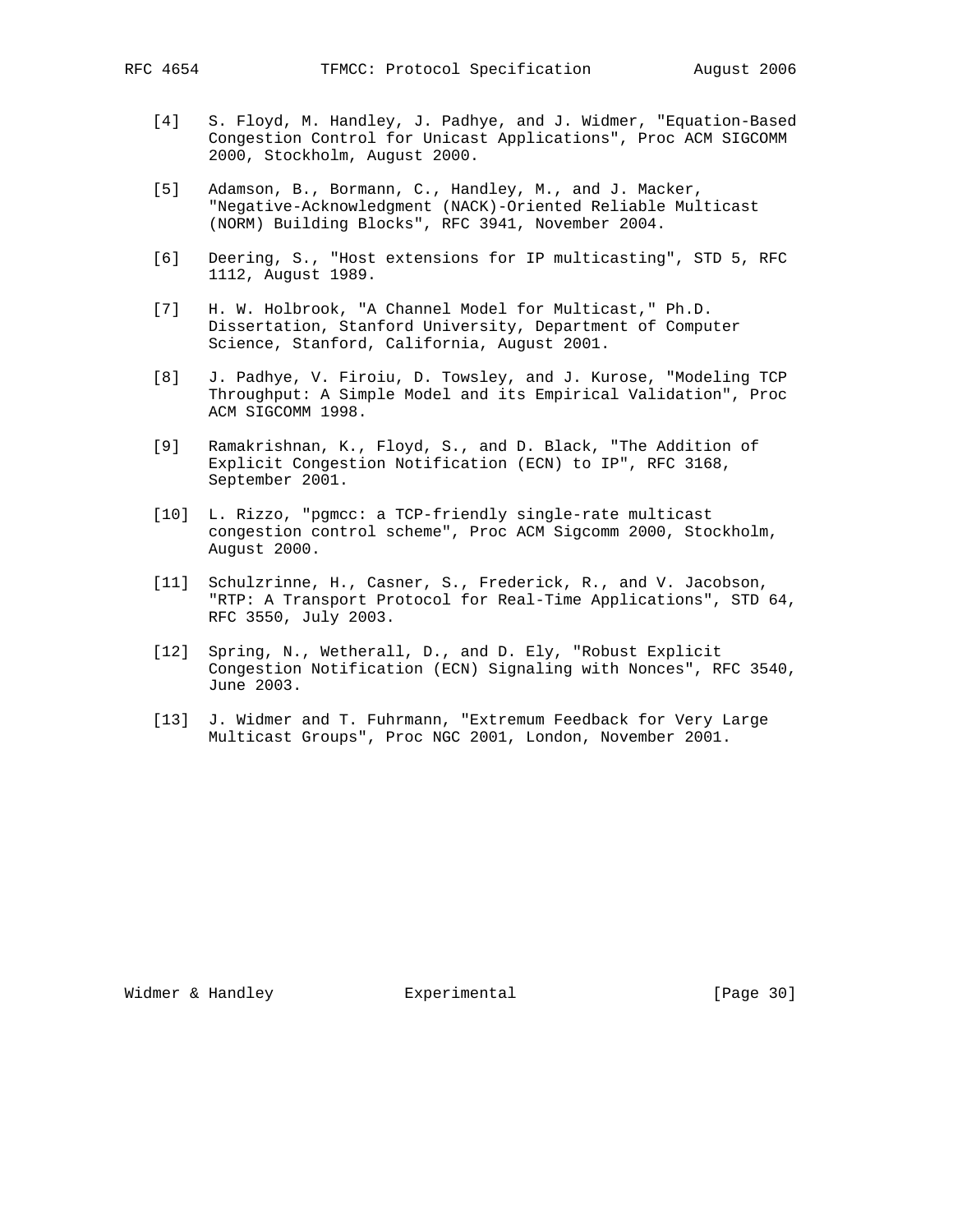Authors' Addresses

 Joerg Widmer DoCoMo Euro-Labs Landsberger Str. 312, Munich, Germany EMail: widmer@acm.org

 Mark Handley UCL (University College London) Gower Street, London WC1E 6BT, UK EMail: m.handley@cs.ucl.ac.uk